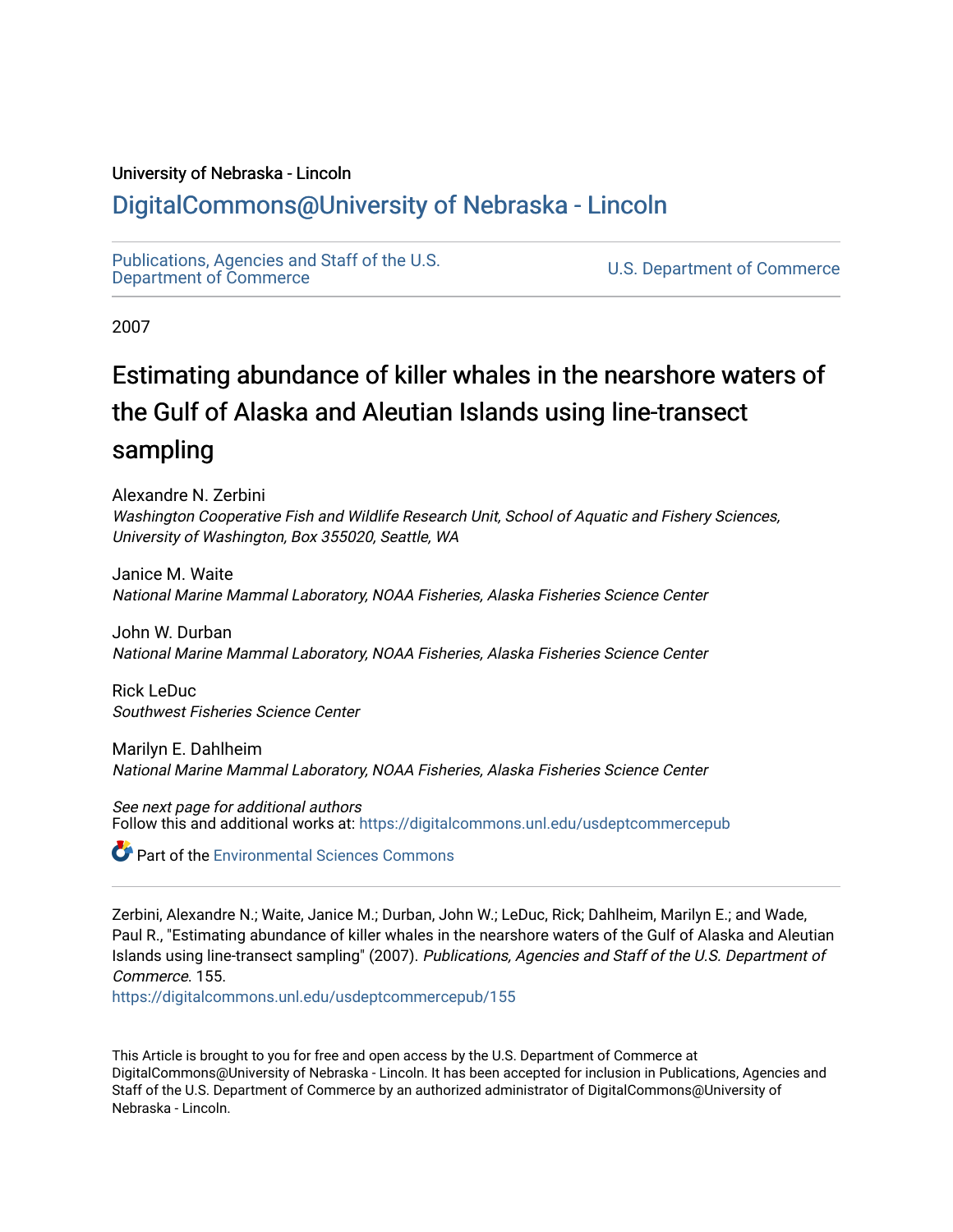## Authors

Alexandre N. Zerbini, Janice M. Waite, John W. Durban, Rick LeDuc, Marilyn E. Dahlheim, and Paul R. Wade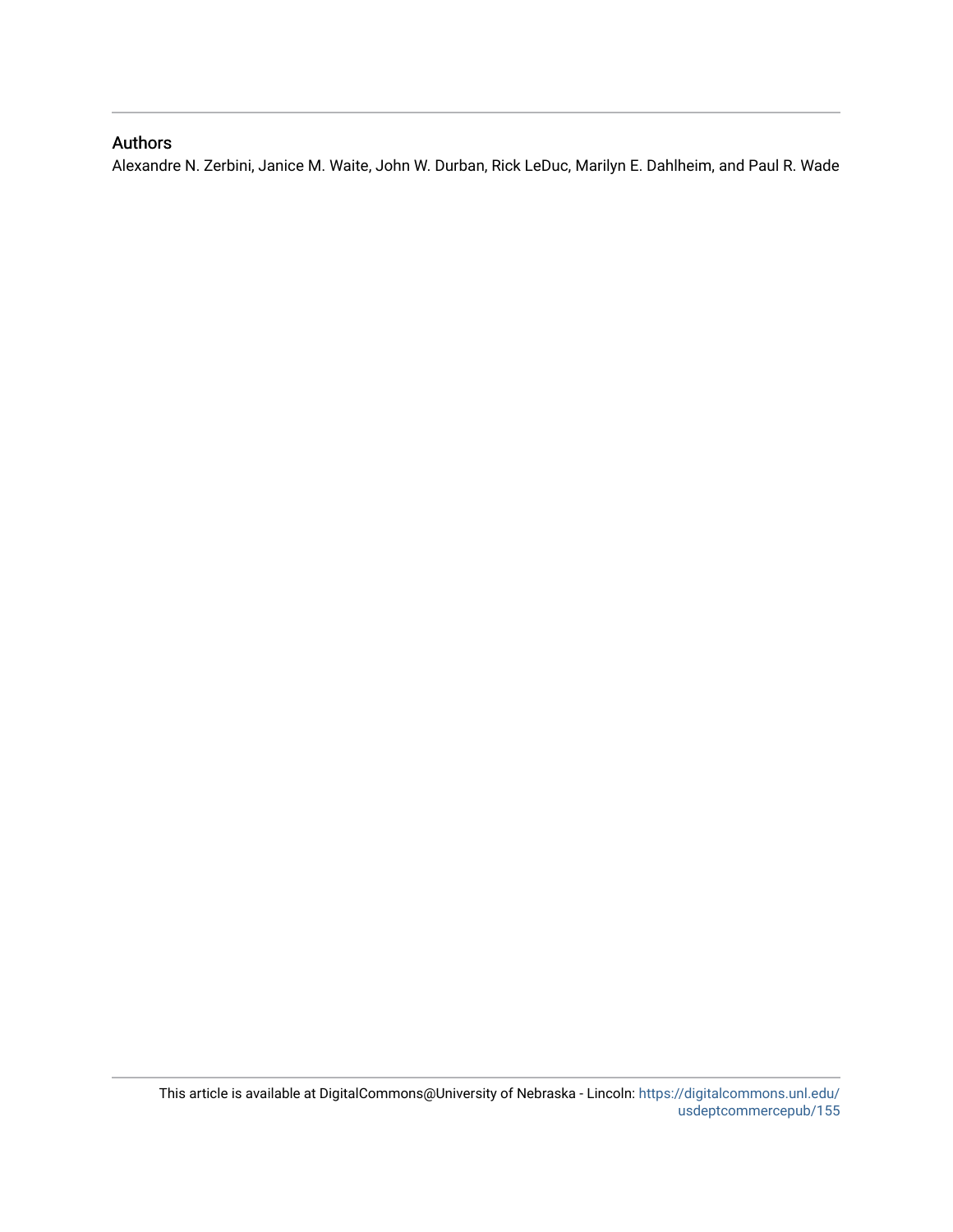RESEARCH ARTICLE

# **Estimating abundance of killer whales in the nearshore waters of the Gulf of Alaska and Aleutian Islands using line-transect sampling**

**Alexandre N. Zerbini · Janice M. Waite · John W. Durban · Rick LeDuc · Marilyn E. Dahlheim · Paul R. Wade** 

Received: 31 October 2005 / Accepted: 14 April 2006 / Published online: 9 August 2006 © Springer-Verlag 2006 This article is a U.S. government work, and is not subject to copyright in the United States.

**Abstract** Killer whale (*Orcinus orca* Linnaeus, 1758) abundance in the North Pacific is known only for a few populations for which extensive longitudinal data are available, with little quantitative data from more remote regions. Line-transect ship surveys were conducted in July and August of 2001–2003 in coastal waters of the western Gulf of Alaska and the Aleutian Islands. Conventional and Multiple Covariate Distance Sampling methods were used to estimate the abundance of different killer whale ecotypes, which were distinguished based upon morphological and genetic data. Abundance was calculated separately for two data sets that differed in the method by which killer whale group size data were obtained. Initial group size (IGS) data corresponded to estimates of group size at the time

Communicated by J.P. Grassle, New Brunswick.

**Electronic Supplementary Material** [Supplementary material is](http://dx.doi.org/10.1007/s00227-006-0347-8)  [available in the online version of this article at](http://dx.doi.org/10.1007/s00227-006-0347-8) http://dx.doi.org/ 10.1007/s00227-006-0347-8 and is accessible for authorized users.

A. N. Zerbini  $(\boxtimes)$ 

Washington Cooperative Fish and Wildlife Research Unit, School of Aquatic and Fishery Sciences, University of Washington, Box 355020, Seattle, WA 98115-5020, USA e-mail: azerbini@u.washington.edu

A. N. Zerbini · J. M. Waite · J. W. Durban · M. E. Dahlheim · P. R. Wade National Marine Mammal Laboratory, NOAA Fisheries, Alaska Fisheries Science Center, 7600 Sand Point Way NE, Seattle, WA 98115, USA

R. LeDuc

Southwest Fisheries Science Center, 8604 La Jolla Shores, La Jolla, CA 92037, USA of first sighting, and post-encounter group size (PEGS) corresponded to estimates made after closely approaching sighted groups. 'Resident'-type (fish-eating) killer whales were more abundant than the 'transient'-type (mammal-eating). Abundance estimates of resident killer whales (991 [95% CI = 379–2,585] [IGS] and 1,587 [95% CI = 608–4,140] [PEGS]), were at least four times greater than those of the transient killer whales  $(200 \, [95\% \, CI = 81-488] \, [IGS]$  and  $251 \, [95\%$ CI = 97–644] whales [PEGS]). The IGS estimate of abundance is preferred for resident killer whales because the estimate based on PEGS data may show an upward bias. The PEGS estimate of abundance is likely more accurate for transients. Residents were most abundant near Kodiak Island in the northern Gulf of Alaska, around Umnak and Unalaska Islands in the eastern Aleutians, and in Seguam Pass in the central Aleutians. This ecotype was not observed between 156 and 164°W, south of the Alaska Peninsula. In contrast, transient killer whale sightings were found at higher densities south of the Alaska Peninsula between the Shumagin Islands and the eastern Aleutians. Only two sightings of 'offshore'-type killer whales were recorded during the surveys, one northeast of Unalaska Island and the other south of Kodiak Island. These are the first estimates of abundance of killer whale ecotypes in the Aleutian Islands and Alaska Peninsula area and provide a baseline for quantifying the role of these top predators in their ecosystem.

#### **Introduction**

The killer whale (*Orcinus orca*) is cosmopolitan in distribution (Dahlheim and Heyning [1998](#page-13-0)). In the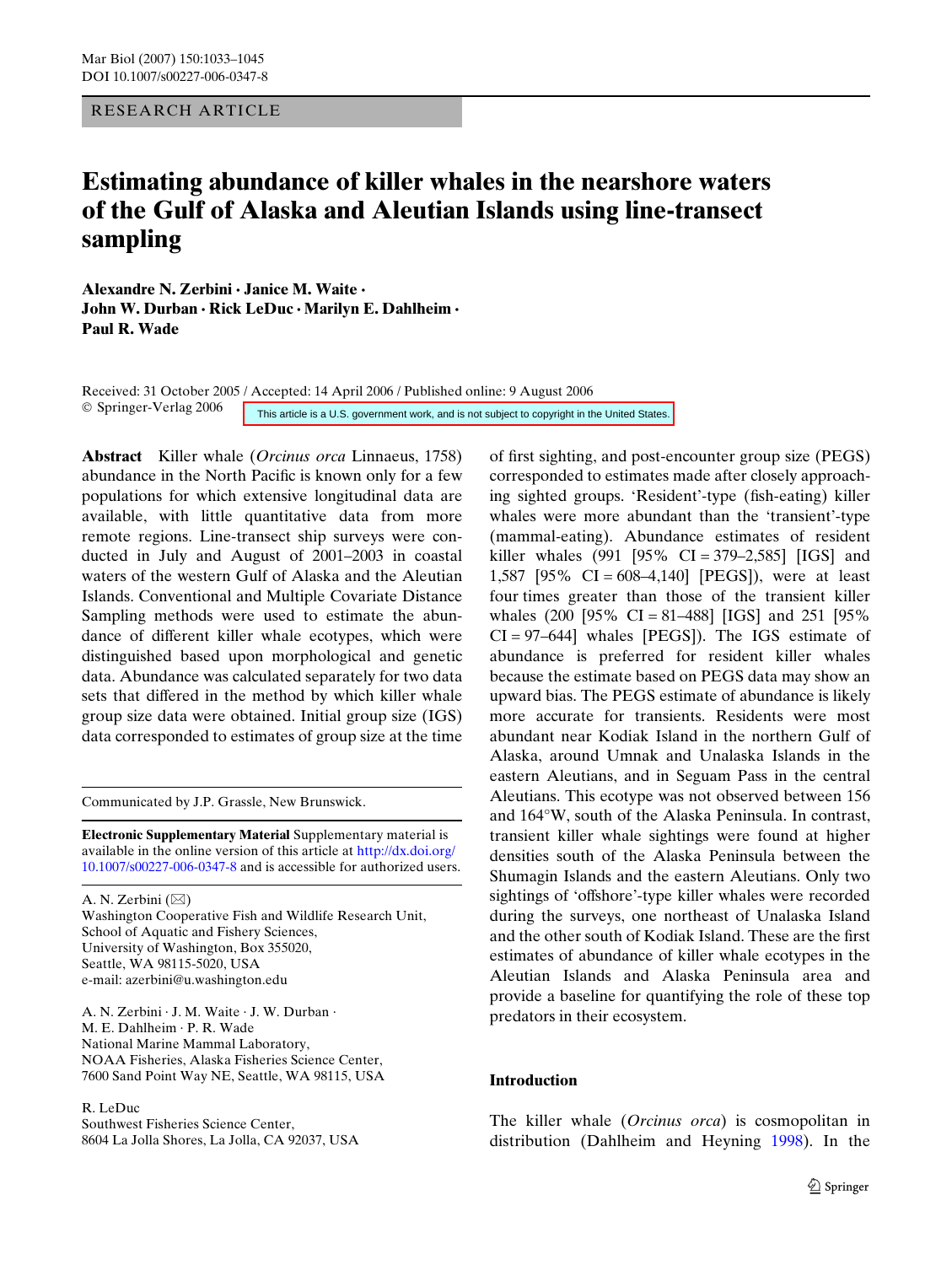northeastern Pacific Ocean, killer whale abundance and population biology has been well documented at longterm study sites in Prince William Sound, southeastern Alaska, British Columbia, and Puget Sound (Bigg et al. [1990](#page-13-1); Olesiuk et al. [1990;](#page-14-0) Matkin et al. [1994;](#page-13-2) Dahlheim et al. [1997](#page-13-3); Ford et al. [2000](#page-13-4)). These studies have documented three sympatric forms (or ecotypes) of killer whales, named 'residents', 'transients', and 'offshores', which differ in morphology, ecology, behavior, and genetics (Bigg et al. [1990](#page-13-1); Baird and Stacey [1988;](#page-12-0) Hoelzel and Dover [1991;](#page-13-5) Matkin and Saulitis [1994;](#page-13-6) Barrett-Lennard et al. [1996;](#page-12-1) Ford et al. [1998,](#page-13-7) [2000;](#page-13-4) Hoelzel et al.  $1998$ ; Baird  $2000$ ). Notably, these ecotypes differ markedly in their feeding specializations, with residents being primarily fish-eaters in contrast to transients that feed mainly on marine mammals (Ford et al. [1998](#page-13-7); Saulitis et al. [2000](#page-14-1); Herman et al. [2005](#page-13-9)). Relatively few feeding observations have been made for the offshore type, but initial data would suggest that they may also be fish-eaters (Ford et al. [2000;](#page-13-4) Jones [2006\)](#page-13-10). Patterns of occurrence within localized study areas vary considerably among the ecotypes (Ford et al. [2000](#page-13-4)). As more data are acquired over greater geographical and temporal scales, it has become apparent that the terms defining these three ecotypes do not fully depict their distribution and movement patterns.

There are very few quantitative data on killer whale abundance in the more remote regions of the far North Pacific, but there is considerable interest in killer whales and their role as apex predators in ecosystems. Predation by transient killer whales has been suggested as a factor in the declines of several marine mammal species in the western Gulf of Alaska, Aleutian Islands, and Bering Sea (Estes et al. [1998;](#page-13-11) Springer et al. [2003\)](#page-14-2). Additionally, resident killer whales in this area overlap in distribution with extensive commercial fisheries, and depredation on long-line fish catches is commonly reported (Yano and Dahlheim [1995a,](#page-14-3) [b](#page-14-4)). Evaluating the role of killer whales in the ecosystem requires empirical data on the abundance and distribution of killer whale ecotypes in this area. Although killer whale populations have been well documented for the waters of southeastern Alaska and Prince William Sound (e.g., Dahlheim et al. [1997](#page-13-3); Matkin et al. [1999a](#page-13-12), [b](#page-14-5)), relatively little data exist in Alaskan waters west of Kodiak Island. Before this study, the only dedicated surveys in this area occurred in 1992 and 1993, when a minimum count of nearly 300 individuals was obtained through photo-identification in an area ranging from the western Gulf of Alaska to the central Aleutian Islands (Dahlheim and Waite [1993](#page-13-13); Dahlheim [1997\)](#page-13-14). However, it is unclear how this minimum count related to the total abundance of killer whales in the area, and information on ecotype and stock structure was unavailable.

Line-transect surveys using distance sampling protocols (Buckland et al. [2001\)](#page-13-15) have been used extensively to estimate abundance of cetaceans, including killer whales (e.g., Hammond [1984](#page-13-16); Sigurjónsson et al. [1989;](#page-14-6) Wade and Gerrodette [1993;](#page-14-7) Barlow [1995](#page-12-3); Forney et al. [1995](#page-13-17); Branch and Butterworth [2001;](#page-13-18) Waite et al. [2002\)](#page-14-8). The present study combines distance sampling methods with photographic and genetic data on ecotype identity to estimate abundance and obtain baseline information on distribution of killer whale ecotypes in coastal waters of the western Gulf of Alaska and the Aleutian Islands.

#### **Materials and methods**

Study area, survey design, and field methods

The survey was designed to estimate the abundance of *O. orca* (Linnaeus, 1758) within the known haulout range of the western stock of Steller sea lions in US waters. This stock is listed as 'endangered', pursuant to the US Endangered Species Act of 1973 [16 United States Code, pp. 1,531–1,543 (Supp. IV 1974)] as amended. In response to the possible impact of predation on Steller sea lions by killer whales (NRC 2003), the highest priority of the survey was to estimate the abundance of transient whales. In the summer, Steller sea lions are thought to forage primarily in relatively close proximity to their rookeries and haulouts (Merrick and Loughlin [1997](#page-14-9); Loughlin et al. [2003\)](#page-13-19). Therefore, the survey was designed to include a 55-km area around Steller sea lion rookeries and major haulouts. The surveys were extended in some areas where rookeries and haulouts occur on small islands that are up to 20 km from the main coastline or the major islands (Fig. [1\)](#page-4-0). The eastern boundary of the study area was located at the eastern border of the western stock of Steller sea lions, along the coastline of the Kenai Peninsula ( $\sim 60^{\circ}$ N, 150°W). The western boundary of the study area was determined by logistical limitations, and was located at the western side of Seguam Pass  $(\sim 56^{\circ}N, 172^{\circ}W)$  in the central Aleutian Islands in 2001, and was moved further west to Amchitka Pass (»52°N, 178°W) in 2002 and 2003.

Three surveys were conducted each summer (July and August) between 2001 and 2003 (Fig. [1\)](#page-4-0). The survey track followed a saw-tooth (zig-zag) pattern inside a rectangle (hereafter called block). The offshore boundary of each block was drawn parallel to the major axis of the coastline. Multiple blocks were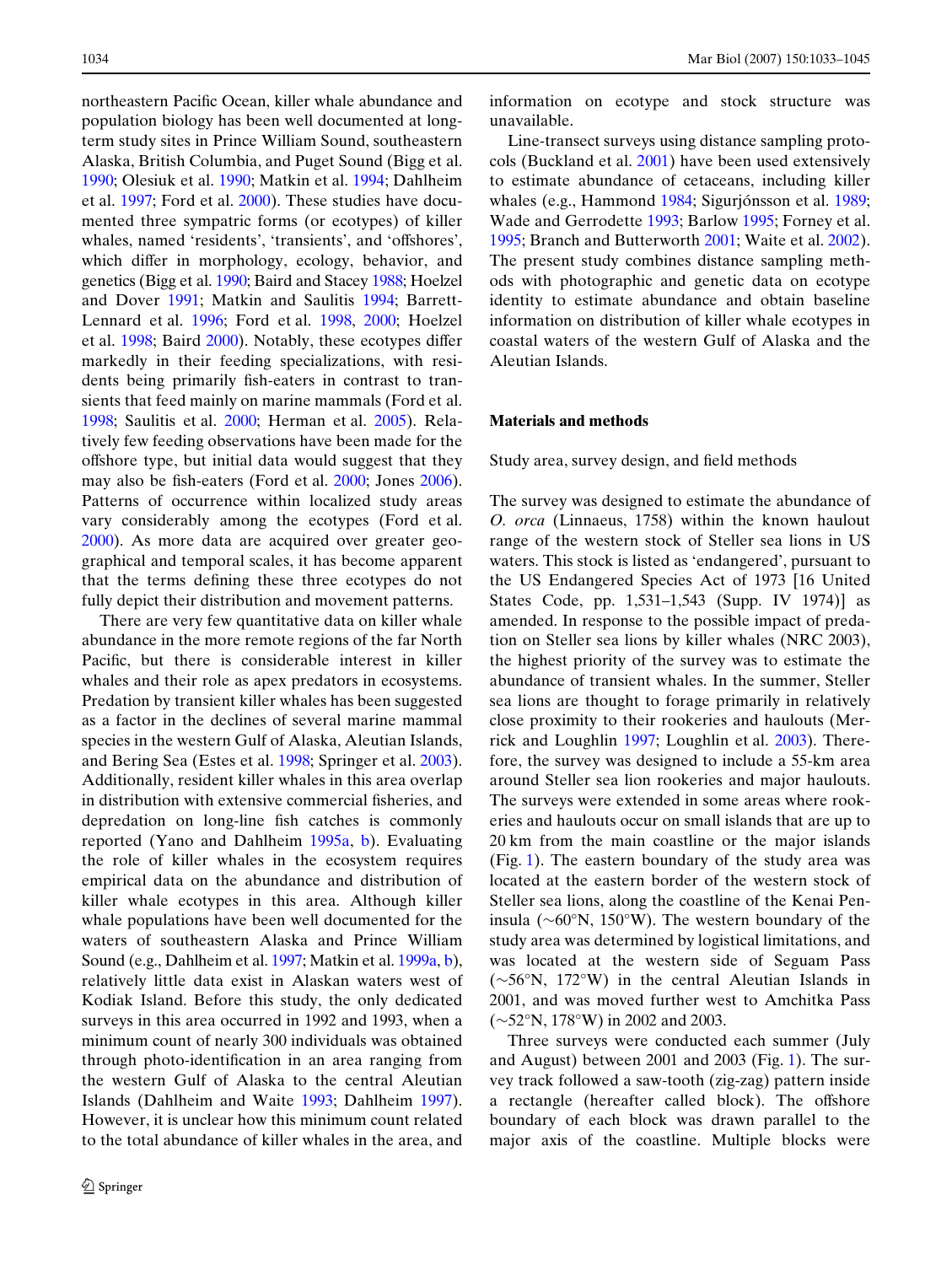

<span id="page-4-0"></span>**Fig. 1** Map of completed transect legs and blocks for line-transect surveys in central Alaska coastal waters

established, with each block designated as a stratum in a stratified survey design (Table [1,](#page-4-1) Fig. [1\)](#page-4-0). Breakpoints for establishing the ends of the strata were established at various locations to accommodate changes in the orientation of the coastline, the need to extend the study area further offshore to include various island groups, and to align with major areas already used for examining the trends in abundance of the western

<span id="page-4-1"></span>**Table 1** Survey strata, area, and effort

| Stratum | Area $(km^2)$ | Effort(km) |         |         |         |
|---------|---------------|------------|---------|---------|---------|
|         |               | 2001       | 2002    | 2003    | Total   |
| 1       | 9,060         | 114.2      | 193.3   | 201.3   | 508.8   |
| 2       | 3,910         | 28.5       | 42.5    | 88.7    | 159.7   |
| 3       | 4,926         | 116.6      | 125.5   | 97.5    | 339.6   |
| 4       | 13,190        | 222.7      | 159.9   | 202.4   | 585.0   |
| 5       | 9,757         | 189.6      | 132.2   | 136.1   | 457.9   |
| 6       | 7,809         | 130.5      | 42.1    | 63.6    | 236.2   |
| 7       | 10,250        | 95.2       | 231.5   | 187.5   | 514.2   |
| 8       | 14,464        | 274.4      | 315.6   | 278.6   | 868.7   |
| 9       | 5,487         | 98.9       | 142.9   | 124.5   | 366.3   |
| 10      | 28,827        | 493.9      | 514.6   | 448.7   | 1,457.2 |
| 11      | 14,919        | 256.1      | 278.0   | 225.8   | 759.9   |
| 12      | 20,214        | 84.1       | 388.2   | 306.5   | 778.9   |
| 13      | 15,647        | 44.6       | 270.4   | 185.1   | 500.0   |
| 14      | 15,726        | 182.7      | 235.8   | 135.3   | 553.8   |
| 15      | 22,161        |            | 320.5   | 219.7   | 540.2   |
| 16      | 21,266        |            | 55.4    | 371.8   | 427.2   |
| Total   | 217,613       | 2,332.0    | 3,448.5 | 3,273.2 | 9,053.6 |

stock of Steller sea lions. Specifically, the four Steller sea lion areas of the Central Gulf of Alaska, Western Gulf of Alaska, Eastern Aleutian Islands, and Central Aleutian Islands as far west as Seguam Pass were surveyed. Fourteen blocks were designated in 2001 and 16 were designated in 2002 and 2003 to include the extension of the study area to the west in those years. The total area surveyed was  $177,656 \text{ km}^2$  in 2001 and  $221,083$  km<sup>2</sup> in 2002 and 2003. The proposed effort was 4,250 km (2001), 5,470 km (2002), and 5,400 km (2003). Effort per unit of area was kept constant across all the proposed blocks. This provides the greatest flexibility in analysis, as a constant search effort allows pooling for analysis if desired, while still allowing for abundance and density in individual blocks to be considered. A random number generator was used to position the first transect leg in each block. This survey design ensures that the track-lines provide equal coverage probability of the study area. When sighting conditions were good, the observer teams maintained marine mammal watches while transiting between transect legs. These off-effort legs were designated transit legs. Although this effort was not used for estimating the density, the line-transect protocol was maintained because perpendicular distance information could potentially be included in estimating the detection function for line-transect analysis, and sightings contributed to distribution information.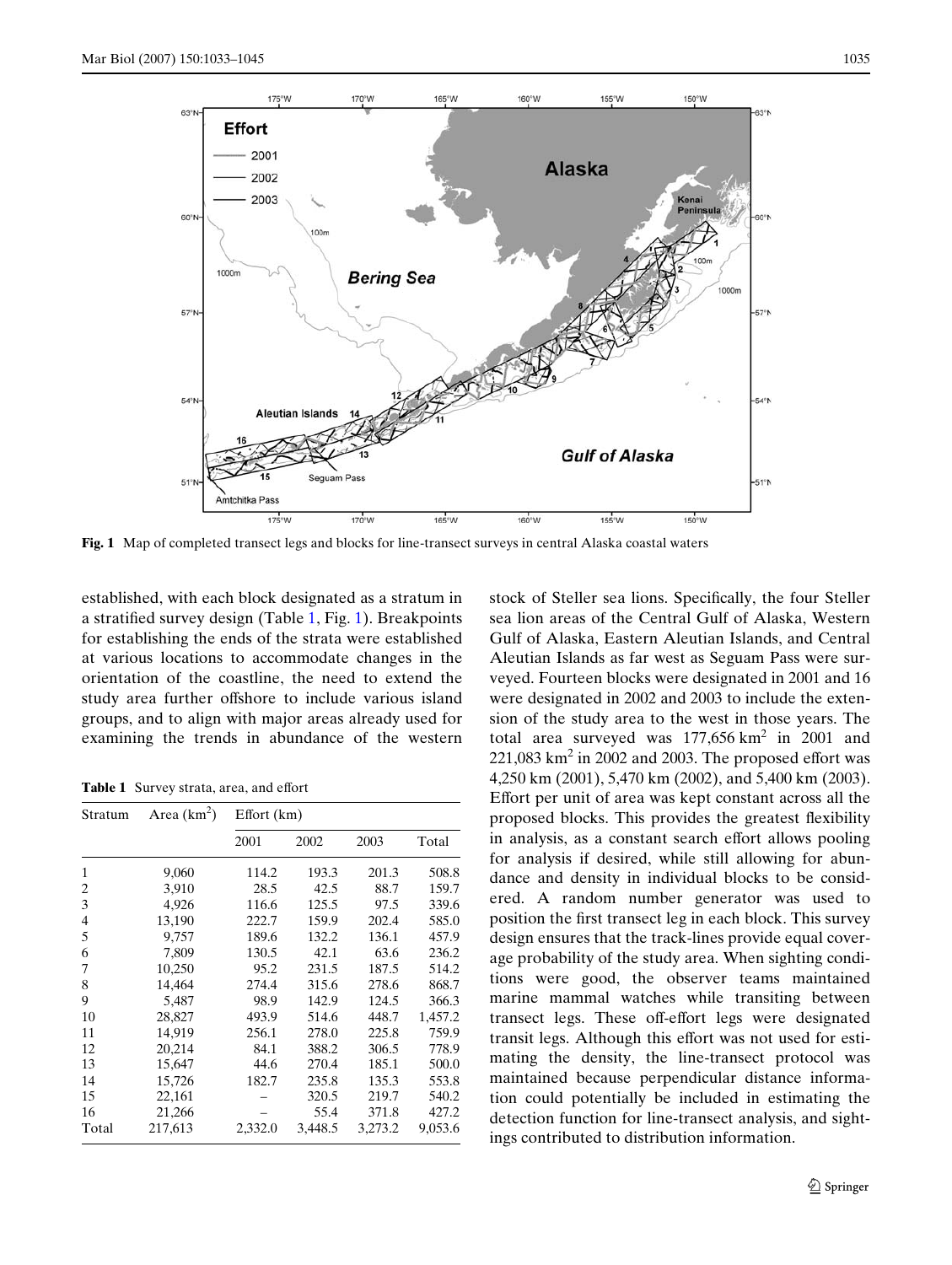Line-transect surveys were carried out on board two different vessels: the *F/V Aleutian Mariner* in 2001 and the *M*/*V Coastal Pilot* in 2002 and 2003. The former was 38 m long and had an observation height of 5.5 m above the water while the latter was 53 m long and had an observation height of 9.2 m. Six observers rotated through three observation positions (starboard, data recorder, and port). A full observation period lasted 2 h (40 min in each position) and was followed by a 2-h rest period. The observer rotation order was randomized. Starboard and port observers were stationed on the outside observation platform and the data recorder was positioned inside the bridge at a computer station. Starboard and port observers used  $7 \times 50$  Fujinon binoculars with reticules to search from 10° on the other observer's side of the ship's bow to 90° on their side of the ship. The data recorder searched the track-line while scanning through the viewing areas of the two primary observers. Observers and the data recorder had an angle board to determine horizontal angle from the track-line to observed cetacean groups. If the data recorder saw a sighting first, he or she would alert one of the observers of a sighting and receive the necessary information from the primary observer (described below). When a sighting was made, the observer alerted the recorder to incoming information and determined the horizontal angle and number of reticules from the horizon to the sighting when it was first seen. Additional information collected was sighting cue, course and speed, species identity, and best, low, and high estimates of group size. The computer program  $WINCRUZ<sup>1</sup>$  was used to record all sighting and environmental data (e.g., cloud cover, wind strength and direction, and sea conditions). The computer was interfaced to a portable GPS to gather positional and navigational information.

Searching effort was continuously maintained from about 30 min after sunrise to nearly 30 min before sunset, unless weather and visibility conditions (rain and fog) were poor or sea-state was above Beaufort 5. Under unacceptable weather conditions, the recorder stayed on watch on the bridge to record off-effort sightings and environmental data.

When killer whales were sighted, the line-transect survey effort was temporarily suspended to allow closer approaches to the whales and a small boat (5–6 m) was launched when weather conditions permitted. Photographs of the killer whales' dorsal fins and adjacent saddle patch pigmentation were obtained using 35 mm SLR cameras shooting high-speed black and white film. Tissue samples were collected using remote biopsy techniques (Barrett-Lennard et al. [1996\)](#page-12-1). All of this information was used to determine the ecotype of different killer whale groups encountered.

This study differed from previous killer whale linetransect surveys in that two estimates of group size were obtained. Once a sighting was made, observers went off-effort and the ship approached the group to collect biopsy, acoustic, and photo-identification data. During the approach the observers and the data recorder collected independent estimates of the number of whales in the group. These estimates were then averaged to produce an 'initial group size' (IGS) estimate. A second estimate was obtained after time was spent observing the whales while conducting photoidentification and biopsy data collection. This is referred to as the 'post-encounter group size' (PEGS) estimate. Separate estimates of abundance were calculated for the two group size estimate categories.

#### Ecotype determination

The determination of ecotype was made post-cruise. Photographs from each encounter were examined independently by the two experienced biologists (J.W. and M.D.) and ecotype assignment was based on the examination of morphological differences of the dorsal fin shape and saddle patch pigmentation, previously identified from long-term studies as diagnostic features to identify killer whale ecotypes (Baird and Stacey [1988](#page-12-0); Ford et al. [2000\)](#page-13-4). All photographs of whales collected during an encounter were examined. Typically, some portion of a group showed obvious morphological characteristics that distinguished the ecotype, and the whole group could be classified based on the presence of those characteristics. However, some groups either were not photographed or the photographs were of insufficient quality to determine ecotype. These groups were classified as having an 'unknown' ecotype.

Where possible, photographic determinations of ecotype were confirmed for groups that had been biopsy sampled and genetically assigned to ecotype based on mitochondrial DNA (mtDNA) sequence variation. The entire mtDNA control region was amplified in two overlapping segments from extracted genomic DNA (Qiagen DNeasy #69506, Qiagen DNeasy, Valencia, CA, USA). The 5' fragment was amplified using primers H16498 (5'-cctgaagtaagaaccagatg-3'; Rosel et al. [1994\)](#page-14-10) and L15812 [5'-cctccctaagactcaaggaag-3; developed at the Southwest Fisheries Science Center (SWFSC), La Jolla, CA, USA]. The 3' fragment was amplified using DL3C ( $5'$ -gtgaaaccagcaacc cgc-3')

<sup>&</sup>lt;sup>1</sup> Available from Robert Holland (Robert.Holland@noaa.gov) at the Southwest Fisheries Science Center (SWFSC), La Jolla, CA, USA.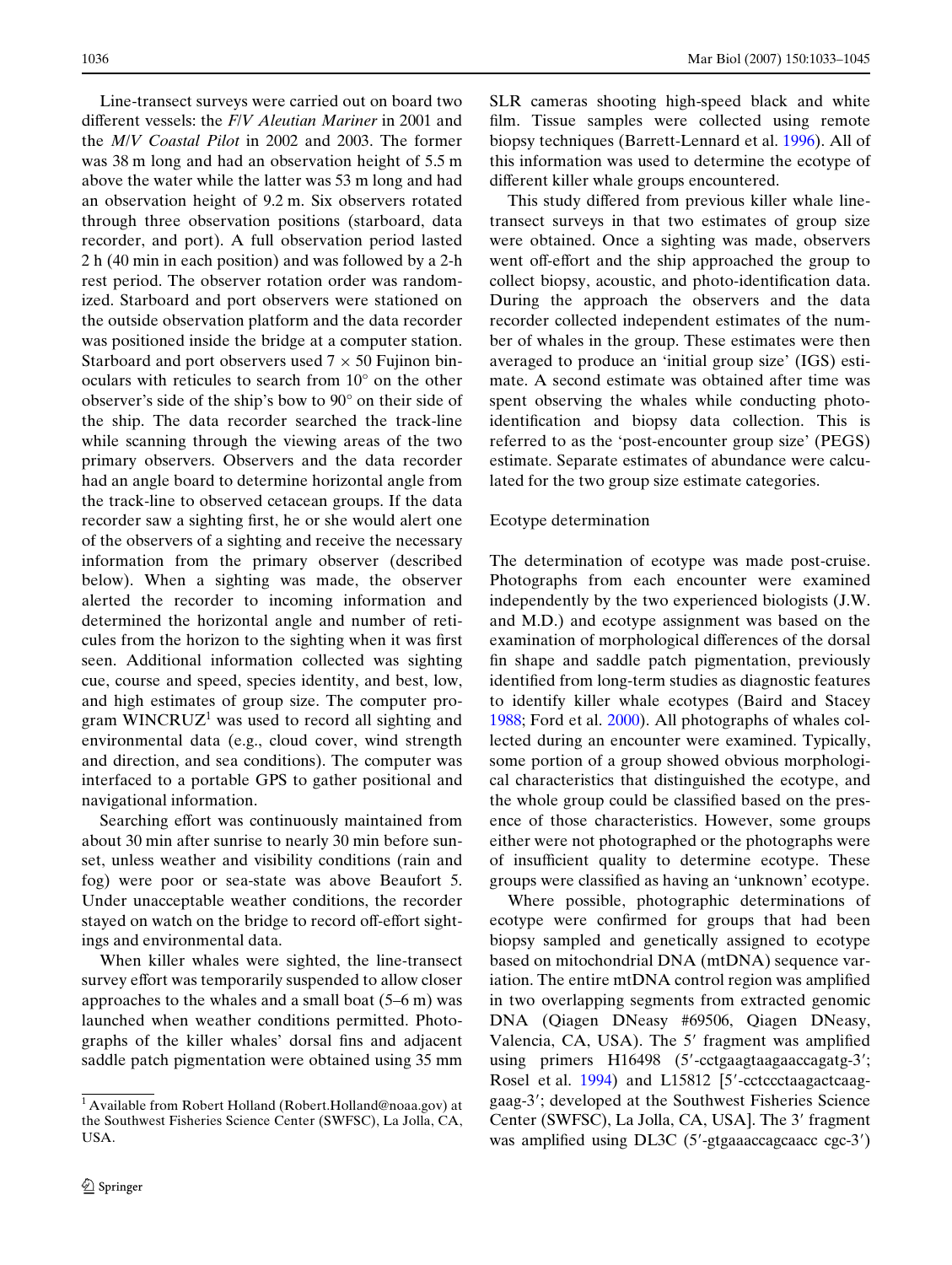and 12SC (5-aaggctgggaccaaacctt-3), both developed at the SWFSC. The same primers were used to independently sequence both strands of each amplified DNA product for each specimen as mutual controls using standard protocols on the Applied Biosystems Inc. (Foster City, CA, USA) model 3100 sequencer. Sequences were aligned using Sequencher software, version 4.1 (Gene Codes, Ann Arbor, MI, USA). Fixed mtDNA sequence differences have been found between known killer whale ecotypes in long-term study sites in the North Pacific Ocean (Hoelzel et al. [1998](#page-13-8), [2002](#page-13-20); Barrett-Lennard [2000](#page-12-4)). Assignment to ecotype was based on sequence matches with killer whales of known ecotype based on multiple lines of evidence (genetics and photo-id). Additionally, new (i.e., previously unreported) sequences were assigned to ecotype based on mtDNA sequence similarity when aligned with previously published killer whale haplotypes. Haplotype sequences are available from GenBank (accession nos. DQ399074–DQ399082).

In addition, because groups only associate with other groups within their ecotype (Ford et al. [2000\)](#page-13-4), it was possible to use photo-identification data on between-group associations to verify or even classify a group's ecotype based on the repeated association of individual whales across multiple photo-documented groups. For instance, if a group confirmed as transient based on its mtDNA sequence was seen associating with another group, then the second group was also classified as transient based on the association.

Estimation of detection probability, model specification, and abundance estimation

Detection probability was estimated by modeling ungrouped and untruncated perpendicular distance data pooled across ecotypes and survey blocks. Both Conventional Distance Sampling (CDS) and Multiple Covariate Distance Sampling (MCDS) approaches were used (Buckland et al. [2001,](#page-13-15) [2004](#page-13-21); Marques and Buckland [2003\)](#page-13-22). MCDS differs from CDS because it allows for the inclusion of environmental covariates in the estimation of detection probability (*P*). Half normal and hazard rate functions were used to model *P*, and covariates were incorporated via the scale parameter as described by Innes et al*.* ([2002\)](#page-13-23) and Marques and Buckland [\(2003](#page-13-22)). Models were proposed to investigate the effects of covariates in the probability of detecting killer whale groups, but the small sample of on-effort sightings precluded the use of more than one covariate. Even though variables such as ship height and sea-state may affect  $P$ , an exploratory analysis indicated that group size was the most important covariate given the substantial differences in this variable for transient vs. resident and offshore killer whales. Therefore, only group size was used as a covariate in this study, resulting in four proposed models (half normal and hazard rate functions with and without a group size covariate). In this study, the probability of detecting whales on the track-line (*g*[0]) was assumed to be unity.

Ecotype-specific abundance and variance estimates were obtained for each proposed model to fit perpendicular distance data as described by Innes et al. [\(2002](#page-13-23)) and Marques and Buckland ([2003\)](#page-13-22). Models were ranked according to the Akaike Information Criterion, which provides a measure of model fit with a penalty term for the number of parameters in the model (Akaike [1973\)](#page-12-5). Unconditional model selection variance was incorporated in the estimates through model averaging (Burnham and Anderson [2002](#page-13-24)), and log-nor-mal 95% confidence intervals (Buckland et al. [2001](#page-13-15)) were calculated for the model-averaged parameter estimates.

#### **Results**

A total of 9,053.6 km was surveyed on effort in all years, approximately 60% of the proposed track-line (Table [1\)](#page-4-1). Fifty-nine (39 on- and 20 off-effort) sightings of *O. orca* were recorded in the 3 years (Table [2\)](#page-7-0). Ecotypes were assigned for 55 sightings (93%), based on morphological analyses from photographs. No assignment disagreement occurred between independently working biologists. Ecotype determination was con-firmed for 3[2](#page-7-0) sightings  $(54\%)$  (Table 2) using mtDNA haplotype sequences. Groups with the previously recognized haplotypes of GAT1, GAT2, and AT1 were assigned a molecular ecotype of transient, groups with the known haplotypes SR or NR were assigned a molecular ecotype of resident, and groups with the haplotype OFF were assigned a molecular ecotype of offshore (according to Hoelzel et al. [1998,](#page-13-8) [2002](#page-13-20); Barrett-Lennard [2000\)](#page-12-4). Three novel mtDNA haplotypes were detected, and assignments of these individuals to ecotype were based on greatest similarity of the novel haplotypes to previously recorded haplotypes. Therefore, haplotypes NT1 and NT2 were considered as transient haplotypes based on a sequence difference of only two and one base pairs, respectively, from the GAT1 haplotype. Similarly, the NEWR haplotype was only a single base pair different from the SR haplotype.

Ecotype assignment was consistent for all those records where both photo-identification and genetic data were available (Table [2\)](#page-7-0). The two sightings with the new transient mtDNA haplotypes were also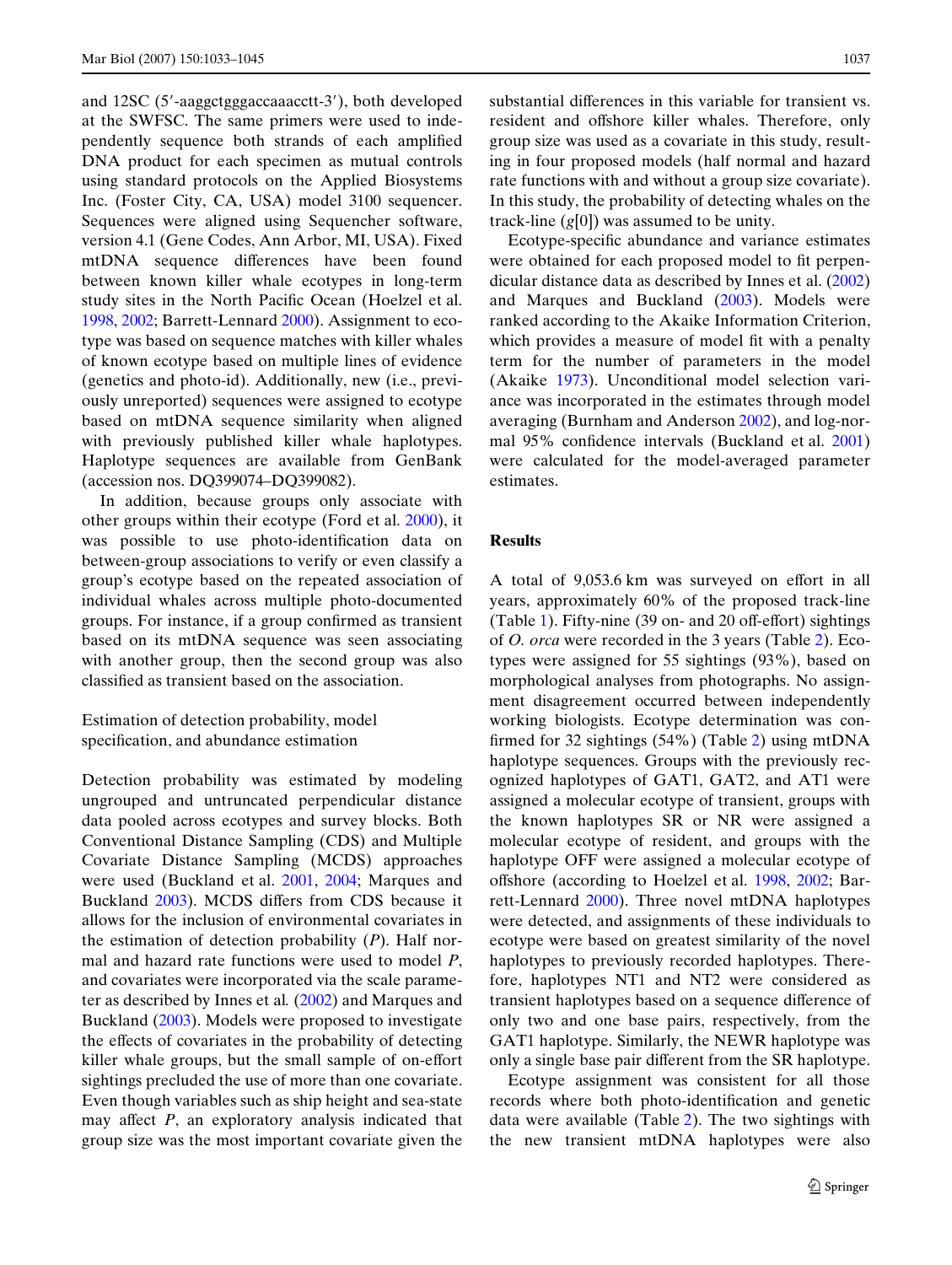<span id="page-7-0"></span>**Table 2** Sightings in western Alaska in July and August 2001–2003

| Record                   | Date                     | Latitude                     | Longitude                               | Photo<br>ecotype | Molecular<br>ecotype       | # Biopsy<br>samples          | Initial<br>group size    | Post-encounter<br>group size               | On/off<br>effort |
|--------------------------|--------------------------|------------------------------|-----------------------------------------|------------------|----------------------------|------------------------------|--------------------------|--------------------------------------------|------------------|
| $\mathbf{1}$             | 20-Jul-2001              | 59°00'N                      | $150^{\circ}24W$                        | R                |                            |                              |                          | 25                                         | Off              |
| $\overline{c}$           | 21-Jul-2001              | 58°48'N                      | 151°36'W                                | $\mathbf T$      | $\mathbf T$                | $\mathbf{1}$                 | 4                        | $\overline{4}$                             | On               |
| 3                        | 24-Jul-2001              | 57°12'N                      | 152°30'W                                | ${\bf R}$        |                            |                              | 2                        | 25                                         | On               |
| $\overline{\mathcal{L}}$ | 25-Jul-2001              | 56°18'N                      | $154^{\circ}00'W$                       | $\mathbb{R}$     | ${\bf R}$                  | $\overline{4}$               | 90                       | 89                                         | On               |
| 5                        | 26-Jul-2001              | 56°24'N                      | 154°36′W                                | $\mathcal{O}$    |                            |                              | 40                       | 40                                         | On               |
| 6                        | 31-Jul-2001              | 55°36'N                      | 159°30′W                                | T<br>T           |                            |                              | Ξ.                       | 7                                          | Off              |
| $\overline{7}$           | 1-Aug-2001               | 54°42'N                      | $158^{\circ}60'W$                       | $\mathbf T$      | $\mathbf T$<br>$\mathbf T$ | $\mathbf{1}$<br>$\mathbf{1}$ | 3<br>$\overline{c}$      | $\mathfrak{Z}$                             | On               |
| 8<br>9                   | 3-Aug-2001<br>4-Aug-2001 | 54°18'N<br>$54^{\circ}00'$ N | $164^{\circ}36'$ W<br>$166^{\circ}54'W$ | ${\bf R}$        |                            |                              | 15                       | 3<br>17                                    | On<br>On         |
| 10                       | 5-Aug-2001               | 54°00'N                      | $167^{\circ}06'$ W                      | $\mathbb{R}$     |                            |                              | 5                        | 10                                         | On               |
| 11                       | 11-Aug-2001              | 54°36'N                      | $162^{\circ}54'W$                       | $\mathbf T$      |                            |                              | 3                        | 3                                          | On               |
| 12                       | 11-Aug-2001              | 54°18'N                      | $163^{\circ}00'$ W                      | U                |                            |                              | $\overline{4}$           | $\overline{4}$                             | On               |
| 13                       | 14-Aug-2001              | 53°30'N                      | $168^{\circ}36'$ W                      | $\mathbb{R}$     | ${\bf R}$                  | $\mathbf{1}$                 | 10                       | 10                                         | On               |
| 14                       | 14-Aug-2001              | 53°06'N                      | $168^{\circ}54'W$                       | $\mathbf T$      |                            |                              | $\overline{\phantom{0}}$ | $\overline{c}$                             | Off              |
| 15                       | 17-Aug-2001              | 52°12'N                      | $173^{\circ}00'$ W                      | $\mathbf T$      | $\mathbf T$                | $\mathbf{1}$                 | 3                        | $\mathfrak{Z}$                             | On               |
| 16                       | 17-Aug-2001              | 52°18'N                      | $172^{\circ}54'W$                       | $\mathbb{R}$     | ${\bf R}$                  | $\sqrt{2}$                   | 50                       | 50                                         | On               |
| 17                       | 24-Aug-2001              | 53°00'N                      | $168^{\circ}12'W$                       | $\mathbb{R}$     | ${\bf R}$                  | $\,1\,$                      | $\overline{\phantom{0}}$ | 38                                         | Off              |
| 18                       | 25-Aug-2001              | 53°12'N                      | $167^{\circ}00'$ W                      | $\mathbb{R}$     | ${\bf R}$                  | $\mathbf{2}$                 | 15                       | 15                                         | On               |
| 19                       | 5-Aug-2001               | 54°06'N                      | $166^{\circ}36'$ W                      | $\mathbb{R}$     | ${\bf R}$                  | $\,1\,$                      | $\qquad \qquad -$        | 10                                         | Off              |
| 20                       | 12-Jul-2002              | 54°06'N                      | 166°48'W                                | U                |                            |                              | 3                        | $\mathfrak{Z}$                             | On               |
| 21                       | 12-Jul-2002              | 54°06'N                      | 166°54'W                                | ${\bf R}$        |                            |                              | 11                       | 12                                         | On               |
| 22                       | 13-Jul-2002              | $54^{\circ}00'$ N            | $166^{\circ}18'$ W                      | $\mathbb{R}$     | ${\bf R}$                  | $\mathbf{1}$                 | $\overline{\phantom{0}}$ | 14                                         | Off              |
| 23                       | 17-Jul-2002              | 52°42'N                      | $169^{\circ}36'W$                       | $\mathbb{R}$     | ${\bf R}$                  | $\,1\,$                      | 35                       | 46                                         | On               |
| 24                       | 18-Jul-2002              | 52°06'N                      | 172°24′W                                | $\mathbb{R}$     | ${\bf R}$                  | $\mathbf{1}$                 | 6                        | 8                                          | On               |
| 25                       | 25-Jul-2002              | 52°18'N                      | $172^{\circ}18'W$                       | T                |                            |                              | 6                        | 13                                         | On               |
| 26                       | 27-Jul-2002              | 52°54'N                      | $169^{\circ}24'W$                       | $\mathbb{R}$     |                            |                              | 5                        | 5                                          | On               |
| 27                       | 28-Jul-2002              | 52°42'N                      | 168°54'W                                | T                | $\mathbf T$                | $\mathbf{2}$                 | 5                        | 5                                          | On               |
| 28                       | 29-Jul-2002              | 53°30'N                      | $165^{\circ}42'W$                       | $\mathbb{R}$     |                            |                              | 15                       | 22                                         | On               |
| 29                       | 1-Aug-2002               | 54°12'N                      | 164°30'W                                | $\mathbb{R}$     | ${\bf R}$                  | $\,1\,$                      | 8                        | 39                                         | On               |
| 30                       | 13-Aug-2002              | 57°24'N                      | $155^{\circ}48'$ W                      | ${\bf R}$        |                            |                              | 15                       | 24                                         | On               |
| 31                       | 15-Aug-2002              | 57°06'N                      | $152^{\circ}12'W$                       | $\mathbb{R}$     |                            |                              | 5                        | 9                                          | On               |
| 32                       | 16-Aug-2002              | 58°00'N                      | $152^{\circ}00'$ W                      | $\mathbb{R}$     | ${\bf R}$                  | $\mathbf{1}$                 | 33                       | 62                                         | On               |
| 33                       | 19-Aug-2002              | 58°48'N                      | $152^{\circ}30'$ W                      | ${\bf R}$        |                            |                              | 7                        | 8                                          | On               |
| 34                       | 20-Aug-2002              | 58°06'N                      | 153°36'W                                | $\mathbb{R}$     | ${\bf R}$                  | $\mathbf{1}$                 | $\overline{\phantom{0}}$ | 22                                         | Off              |
| 35                       | 29-Jul-2002              | 53°30'N                      | $165^{\circ}42'W$                       | T                |                            |                              | $\overline{\phantom{0}}$ | 5                                          | Off              |
| 36                       | 3-Jul-2003               | 54°00'N                      | 166°24'W                                | $\mathcal{O}$    | $\mathcal{O}$              | $\mathbf{1}$                 | $\overline{\phantom{0}}$ | 60                                         | Off              |
| 37                       | 3-Jul-2003               | 54°06'N                      | $166^{\circ}12'W$                       | U<br>$\mathbf T$ |                            |                              | 15<br>3                  | $\overline{\phantom{0}}$<br>$\mathfrak{Z}$ | Off              |
| 38                       | 5-Jul-2003<br>6-Jul-2003 | 54°18'N                      | $164^{\circ}30'W$                       |                  |                            |                              | $\equiv$                 | 18                                         | On<br>Off        |
| 39<br>40                 | 7-Jul-2003               | 53°12'N<br>53°42'N           | $166^{\circ}54'W$<br>167°30'W           | ${\bf R}$<br>U   | ${\bf R}$                  | $\mathbf{1}$                 | 3                        | $\ensuremath{\mathfrak{Z}}$                | On               |
| 41                       | 7-Jul-2003               | 53°30'N                      | 168°24'W                                | $\mathbf T$      | $\mathbf T$                | 4                            | 6                        | 6                                          | On               |
| 42                       | 7-Jul-2003               | 53°36'N                      | 168°12'W                                | $\mathbb{R}$     | ${\bf R}$                  | $\mathbf{1}$                 | $\overline{\phantom{m}}$ | 5                                          | Off              |
| 43                       | 7-Jul-2003               | 53°36'N                      | 168°18'W                                | $\mathbf R$      |                            |                              | $\overline{\phantom{0}}$ | 12                                         | Off              |
| 44                       | 10-Jul-2003              | 52°30'N                      | 172°54'W                                | $\mathbb R$      | ${\bf R}$                  | $\boldsymbol{2}$             | $\overline{\phantom{0}}$ | 6                                          | Off              |
| 45                       | 10-Jul-2003              | $52^{\circ}18'N$             | $173^{\circ}06'$ W                      | $\mathbb R$      | ${\bf R}$                  | $\sqrt{2}$                   | $\equiv$                 | $20\,$                                     | Off              |
| 46                       | 11-Jul-2003              | 52°36'N                      | $173^{\circ}12'W$                       | $\mathbb R$      | ${\bf R}$                  | $\,1\,$                      | $\overline{\phantom{0}}$ | 8                                          | Off              |
| 47                       | 14-Jul-2003              | 51°24'N                      | 179°12′W                                | $\mathbb R$      |                            |                              | 14                       | 15                                         | On               |
| 48                       | 14-Jul-2003              | 51°24'N                      | 179°06'W                                | T                | $\mathbf T$                | $\mathbf{1}$                 | $\overline{\phantom{0}}$ | 5                                          | Off              |
| 49                       | 15-Jul-2003              | 51°36'N                      | $177^{\circ}00'$ W                      | $\mathbb{R}$     | ${\bf R}$                  | $\,1\,$                      | 20                       | 21                                         | On               |
| 50                       | 19-Jul-2003              | 52°54'N                      | $169^{\circ}30'W$                       | $\mathbb R$      | ${\bf R}$                  | $\,1\,$                      | $\overline{\phantom{0}}$ | 22                                         | Off              |
| 51                       | 21-Jul-2003              | $54^{\circ}12'N$             | $166^{\circ}42'W$                       | ${\bf R}$        | ${\bf R}$                  | $\mathbf{2}$                 | $\equiv$                 | 18                                         | Off              |
| 52                       | 21-Jul-2003              | 54°12'N                      | 166°42′W                                | $\mathbb{R}$     | ${\bf R}$                  | $\overline{4}$               | $\overline{\phantom{0}}$ | 50                                         | Off              |
| 53                       | 23-Jul-2003              | 54°24'N                      | $166^{\circ}30'W$                       | $\mathbb{R}$     | ${\bf R}$                  | $\mathbf{1}$                 | 6                        | 14                                         | On               |
| 54                       | 28-Jul-2003              | 55°00'N                      | $160^{\circ}54'$ W                      | T                |                            |                              | $\overline{\phantom{0}}$ | 2                                          | Off              |
| 55                       | 1-Aug-2003               | 55°30'N                      | 155°42′W                                | $\mathbf R$      |                            |                              | 2                        | 6                                          | On               |
| 56                       | 1-Aug-2003               | 55°36'N                      | $155^{\circ}54'W$                       | $\mathbb R$      |                            |                              | 4                        | $\overline{4}$                             | On               |
| 57                       | 6-Aug-2003               | 58°24'N                      | 152°00'W                                | ${\bf R}$        | ${\bf R}$                  | 4                            | 8                        | 24                                         | On               |
| 58                       | 7-Aug-2003               | 59°00'N                      | $151^{\circ}30'W$                       | R                | ${\bf R}$                  | $\sqrt{2}$                   | 12                       | $22\,$                                     | On               |
| 59                       | 10-Aug-2003              | 58°42'N                      | $152^{\circ}42'W$                       | $\mathbf R$      |                            |                              | 8                        | $22\,$                                     | On               |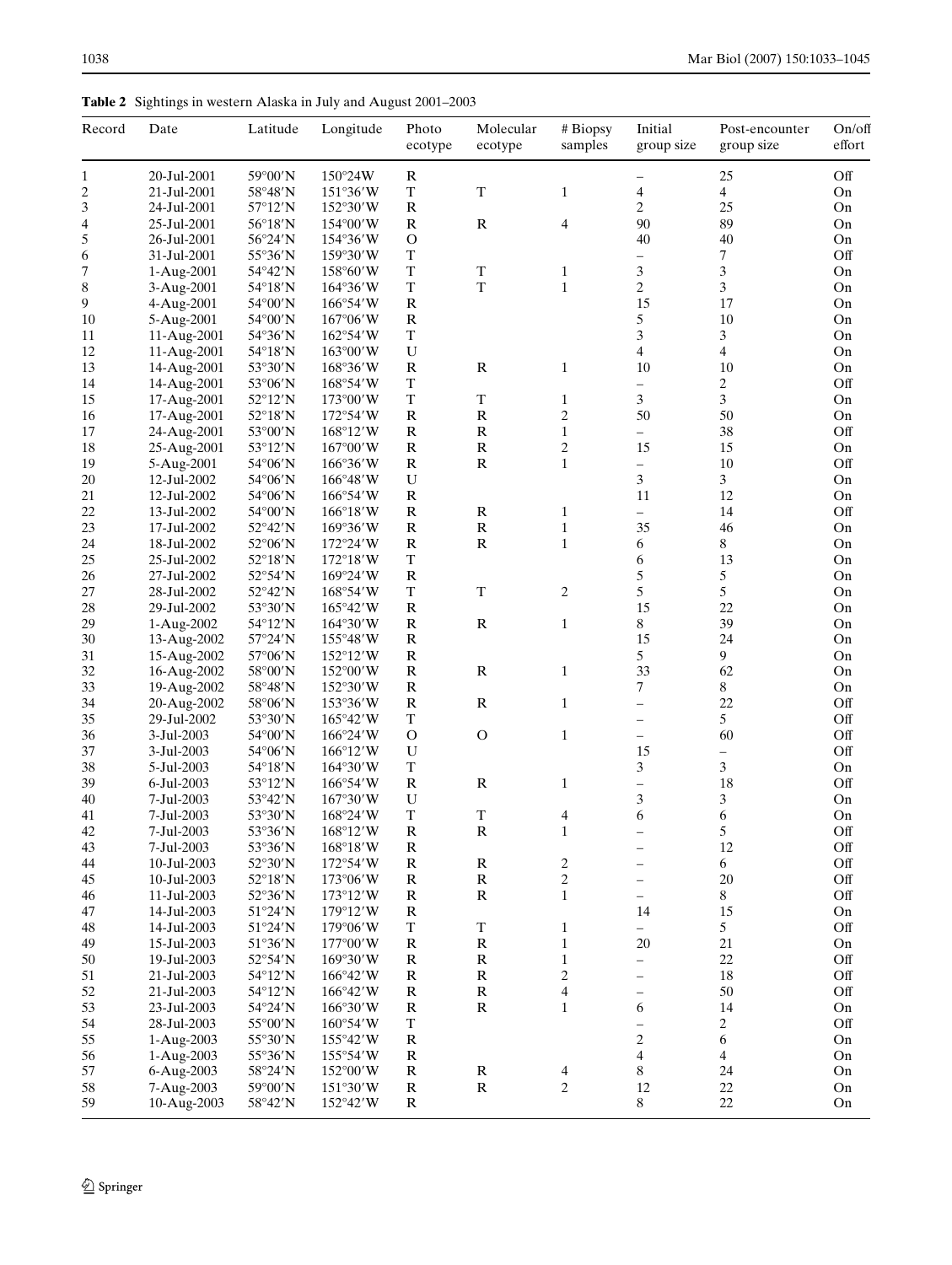assigned to the transient ecotype by the photographic analysis, providing further evidence of their ecotype. For the one sighting with the NEWR haplotype, the photographic analysis supported the resident determination, and a second whale with the SR haplotype was sampled from the same sighting, confirming that these were resident-type whales. For three sightings (two transient and one resident) from which no biopsy samples were obtained, ecotypes were further confirmed by association with whales for which a biopsy sample had been obtained in sightings during other surveys.

Resident killer whales were seen near Kodiak Island from 150° to 156°W and west of Unimak Island  $(\sim 164°W)$  (Fig. [2](#page-8-0)). The area near the Shumagin Islands, south of the Alaska Peninsula, shows a clear absence of records of this ecotype. Transient killer whales were observed east of Kodiak Island and west of 159°W (Fig. [2](#page-8-0)). In contrast to residents, most sightings of transients were observed between the Shumagin Islands and Samalga Pass. Only two offshore killer whale groups were recorded during this study (Fig. [2\)](#page-8-0), one south of Kodiak Island and another north of Unalaska Island. Average group size was greater for offshore and resident than for transient killer whales. Mean IGS, available for on-effort sightings only, were 40 (no SD, *n* = 1), 16 (SD = 19.1, *n* = 25), and 3.9  $(SD = 1.5, n = 9)$  for offshore, resident, and transient ecotypes, respectively. PEGS averages were 50 (SD = 14.1, *n* = 2), 21.7 (SD = 17.7, *n* = 35), and 4.6  $(SD = 2.9, n = 14).$ 

Model-parameter estimates and model-specific estimates of abundance are presented in Table [3](#page-9-0). Models with group size covariates ranked better than conventional (CDS) models both when IGS and PEGS were used to estimate the detection probability. Yet, CDS models were moderately supported by the data. Detection functions are illustrated in Appendix 1. The total abundance, pooled across ecotypes, was 1,228  $(CV = 0.45, 95\% \text{ CI} = 529-2,849)$  and 1,866  $(CV = 0.46,$ 95%  $CI = 790-4,403$ ) when IGS and PEGS data were used, respectively.

Higher densities of resident whales were estimated for the western side of Kodiak Island (Blocks 2–5, Table [4\)](#page-9-1), where the average density was estimated at 0.010 whales  $\text{km}^{-2}$  for IGS and 0.018 whales  $\text{km}^{-2}$  for PEGS. Density of residents was also relatively high around Unalaska Island, ranging from 0.009 to  $0.015$  whales  $km^{-2}$  for IGS and PEGS, respectively (Blocks 11–12, Table [4](#page-9-1)). The overall estimated density of residents was 0.0046 (IGS) and 0.0073 whales  $km^{-2}$ (PEGS) and total abundance was estimated at 991 and 1,587 whales, respectively (Table [4](#page-9-1)).

Estimated densities of transient killer whales were higher in the region of the Shumagin Islands, Unimak



<span id="page-8-0"></span>**Fig. 2** Distribution in western Alaska and the eastern and central Aleutian Islands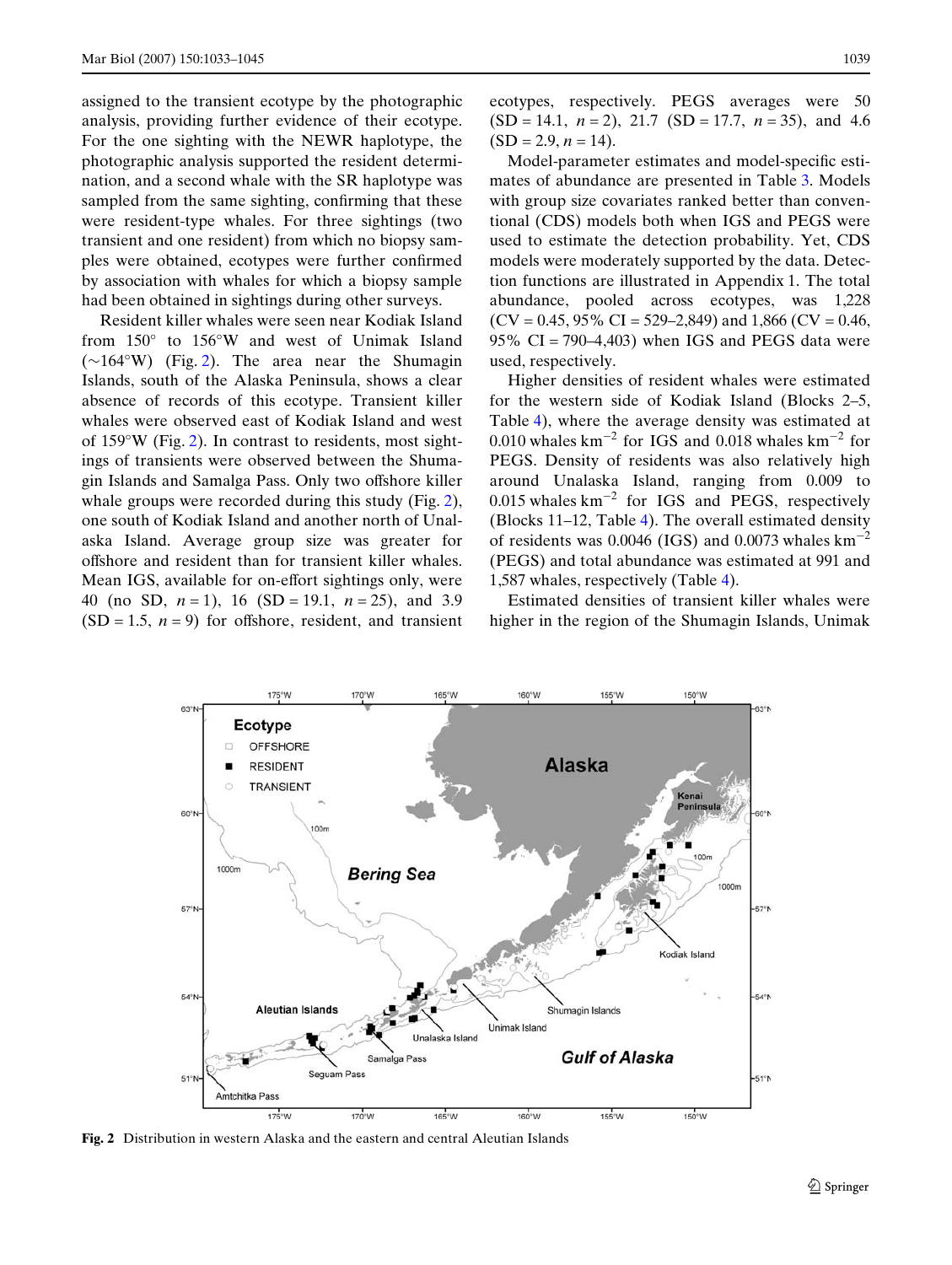| vidual models proposed to estimate detection probability |                       |                |  |                           |              |                                             |  |               |          |                                   |                  |     |            |                   |                                 |       |
|----------------------------------------------------------|-----------------------|----------------|--|---------------------------|--------------|---------------------------------------------|--|---------------|----------|-----------------------------------|------------------|-----|------------|-------------------|---------------------------------|-------|
| Model + covariates                                       | $\triangle AIC$ $w_i$ |                |  | # par Abundance estimates |              |                                             |  |               |          | Model parameters                  |                  |     |            |                   |                                 |       |
|                                                          |                       |                |  |                           |              | $N_{\text{resid}}$ CV $N_{\text{trans}}$ CV |  | $N_{\rm all}$ | $CV$ $P$ |                                   | $\boldsymbol{b}$ | SE. | $\theta_0$ | SЕ                | $\theta_{\rm size}$             | SЕ    |
| Initial group size                                       |                       |                |  |                           |              |                                             |  |               |          |                                   |                  |     |            |                   |                                 |       |
| $hz + group size covariate$ 0.00                         |                       | $0.41 \quad 2$ |  |                           | 934 0.49 234 |                                             |  |               |          | 0.49 1.203 0.41 0.409 1.815 0.703 |                  |     |            |                   | $-0.325$ 0.694 0.725 0.627      |       |
| $hn + group size covariate$ 0.12                         |                       | $0.39 \, 3$    |  |                           | 886 0.45 181 |                                             |  |               |          | $0.41$ 1.092 0.37 0.491 -         |                  |     |            |                   | 0.412 0.204 0.280 0.257         |       |
| hz                                                       | 2.22                  | $0.14 \, 2$    |  | 1.423 0.59 201            |              |                                             |  |               |          | 0.49 1.650 0.53 0.393 1.359 0.547 |                  |     |            | $0.049$ $0.598$ - |                                 |       |
| hn                                                       | 3.96                  | $0.06 \quad 1$ |  | 1.037 0.52 146            |              |                                             |  |               |          | $0.41$ 1,202 0.45 0.539 -         |                  |     |            | $0.773$ $0.128$ - |                                 |       |
| Post-encounter group size                                |                       |                |  |                           |              |                                             |  |               |          |                                   |                  |     |            |                   |                                 |       |
| $hz + group size covariate$ 0.00                         |                       | $0.45 \quad 2$ |  | 1.555 0.51 290            |              |                                             |  |               |          | 0.51 1.881 0.44 0.396 1.730 0.669 |                  |     |            |                   | $-0.218$ $0.625$ $0.301$        | 0.235 |
| $hn + group size covariate$ 0.47                         |                       | $0.35 \quad 3$ |  | 1.381 0.47 224            |              |                                             |  |               |          | $0.44$ 1.630 0.40 0.493 -         |                  |     |            |                   | $0.426$ $0.177$ $0.173$ $0.130$ |       |
| hz                                                       | 2.30                  | $0.14 \, 2$    |  | 2.187 0.54 252            |              |                                             |  |               |          | 0.53 2.466 0.49 0.393 1.359 0.547 |                  |     |            | $0.049$ $0.598$ - |                                 |       |
| hn                                                       | 4.04                  | $0.06 \quad 1$ |  | 1.594 0.45 183            |              |                                             |  |               |          | $0.45$ 1.797 0.40 0.539 -         |                  |     |            | $0.773$ $0.128$ - |                                 |       |

<span id="page-9-0"></span>**Table 3** Estimates of abundance of resident ( $N_{\text{resid}}$ ), transient ( $N_{\text{trans}}$ ) and all ecotypes combined ( $N_{\text{all}}$ ), and parameter values for individual models proposed to estimate detection probability

*hz* hazard rate, *hn* half normal, *AAIC* delta Akaike Information Criterion,  $w_i$  Akaike weight, # par number of parameters, *CV* coefficient of variation, P average detection probability, b shape parameter of the hazard rate model, SE standard error,  $\theta$  covariate coefficients ( $\theta_0$ intercept,  $\theta_{\text{size}}$  group size covariate)

<span id="page-9-1"></span>**Table 4** Model-averaged estimates of density and abundance in western Alaska and the Aleutian Islands

| Block | Initial group size (IGS) |           |                  |              |        |           |                  |            | Post-encounter group size (PEGS) |           |                  |               |                 |           |                  |            |  |
|-------|--------------------------|-----------|------------------|--------------|--------|-----------|------------------|------------|----------------------------------|-----------|------------------|---------------|-----------------|-----------|------------------|------------|--|
|       | Resident                 |           |                  | Transient    |        |           |                  | Resident   |                                  | Transient |                  |               |                 |           |                  |            |  |
|       | D                        | <b>CV</b> | $\boldsymbol{N}$ | 95% CI       | D      | <b>CV</b> | $\boldsymbol{N}$ | 95% CI     | D                                | <b>CV</b> | $\boldsymbol{N}$ | 95% CI        | D               | <b>CV</b> | $\boldsymbol{N}$ | 95% CI     |  |
| 1     |                          |           |                  |              |        |           |                  |            |                                  |           |                  |               |                 |           |                  |            |  |
| 2     | 0.0153                   | 0.53      | 60               | $22 - 157$   | 0.0066 | 1.25      | 26               | $3 - 172$  | 0.0283                           | 0.53      | 111              | $41 - 293$    | 0.0069          | 1.25      | 27               | $4 - 179$  |  |
| 3     | 0.0139                   | 0.87      | 69               | $15 - 298$   |        |           |                  |            | 0.0260                           | 0.87      | 128              | 29-555        |                 |           |                  |            |  |
| 4     | 0.0060                   | 0.68      | 79               | $23 - 264$   |        |           |                  |            | 0.0112                           | 0.79      | 148              | $37 - 580$    |                 |           |                  |            |  |
| 5     | 0.0297                   | 1.13      | 290              | 49-1,711     |        |           |                  |            | 0.0418                           | 0.82      | 407              | $100 - 1,650$ | $\qquad \qquad$ |           |                  |            |  |
| 6     |                          |           |                  |              |        |           |                  |            |                                  |           |                  |               |                 |           |                  |            |  |
| 7     | 0.0032                   | 2.65      | 32               | $1 - 546$    |        |           |                  |            | 0.0052                           | 2.65      | 53               | $3 - 903$     |                 |           |                  |            |  |
| 8     | 0.0033                   | 1.01      | 47               | $9 - 244$    |        |           |                  |            | 0.0055                           | 1.01      | 80               | 15-413        |                 |           |                  |            |  |
| 9     |                          |           |                  |              | 0.0022 | 1.48      | 12               | $1 - 101$  |                                  |           |                  |               | 0.0023          | 1.48      | 13               | $1 - 103$  |  |
| 10    |                          |           |                  |              | 0.0013 | 0.66      | 37               | $11 - 120$ |                                  |           |                  |               | 0.0013          | 0.66      | 38               | $11 - 124$ |  |
| 11    | 0.0087                   | 1.96      | 130              | $11 - 1,517$ | 0.0019 | 0.77      | 29               | $7 - 110$  | 0.0125                           | 2.93      | 187              | $9 - 3.558$   | 0.0021          | 0.77      | 31               | $8 - 119$  |  |
| 12    | 0.0088                   | 0.56      | 177              | 63-493       | 0.0027 | 0.89      | 54               | $12 - 243$ | 0.0174                           | 0.52      | 351              | 134-916       | 0.0028          | 0.90      | 57               | $12 - 254$ |  |
| 13    | 0.0029                   | 0.84      | 46               | $11 - 192$   |        |           |                  |            | 0.0041                           | 0.84      | 64               | $15 - 268$    |                 |           |                  |            |  |
| 14    | 0.0039                   | 1.15      | 61               | $10 - 372$   | 0.0027 | 0.90      | 42               | $9 - 188$  | 0.0037                           | 1.16      | 58               | $9 - 353$     | 0.0055          | 0.90      | 87               | 19-391     |  |
| 15    |                          |           |                  |              |        |           |                  |            |                                  |           |                  |               |                 |           |                  |            |  |
| 16    |                          |           |                  |              |        |           |                  |            |                                  |           |                  |               |                 |           |                  |            |  |
| Total | 0.0046                   | 0.52      | 991              | 379 - 2,585  | 0.0009 | 0.48      | 200              | 81-488     | 0.0073                           | 0.52      | 1,587            | 608-4,140     | 0.0012          | 0.51      | 251              | 97–644     |  |

*D* density (ind km<sup>-2</sup>), *CV(D)* coefficient of variation of density, *N* abundance estimate, 95% *CI* 95% confidence interval

Pass, and the eastern Aleutian Islands. Average density across these areas was  $0.002$  whales  $km^{-2}$  for both IGS and PEGS (Blocks 9–14, Table [4](#page-9-1)). Overall densities of transient whales for IGS and PEGS were, respectively,  $0.0009$  and  $0.0012$  whales  $km^{-2}$ . Abundance was estimated at 200 (IGS) and 251 whales (PEGS) (Table [4\)](#page-9-1).

Small sample size precluded the estimation of abundance of the offshore killer whale ecotype.

#### **Discussion**

*Orcinus orca* was detected throughout the study area. Resident and transient ecotypes were seen in Amchitka Pass at the far western extreme of the study area, the farthest west that both ecotypes have been documented in US waters. Seguam Pass, as well as the waters around Umnak and Unalaska Islands in the eastern Aleutians, appear to be areas with overall high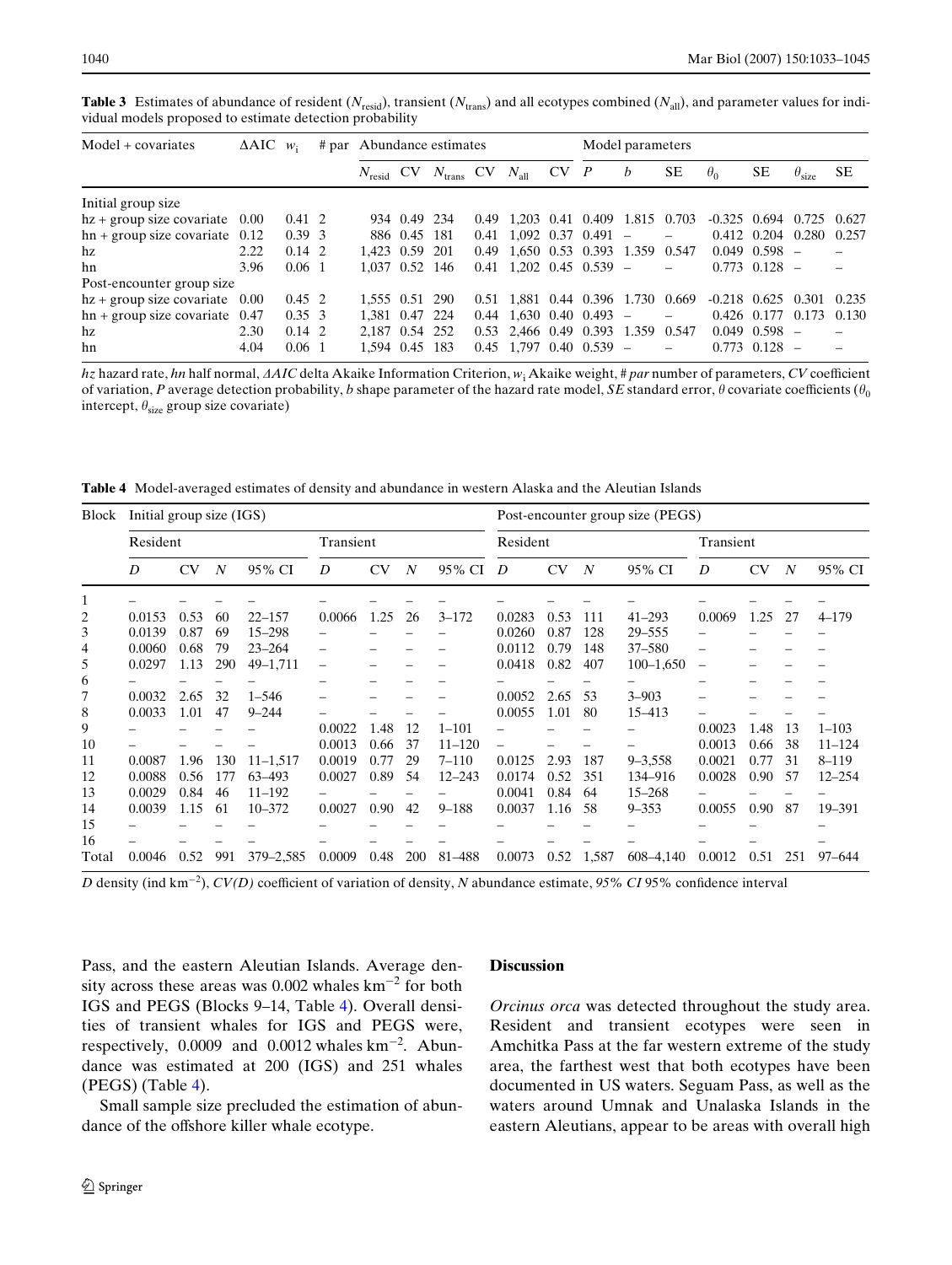killer whale densities, in addition to relatively frequent sightings around Kodiak Island.

The distinct ecotypes appear to have different distributions. Transient killer whales were seen throughout the study area, but occurred at higher densities from the Shumagin Islands through the eastern Aleutian Islands. Transient killer whales were not encountered between the Shumagin Islands and the eastern side of Kodiak Island in this study, but were observed in the region in previous surveys (e.g., Dahlheim [1997](#page-13-14)). Resident-type killer whales were particularly abundant around Umnak and Unalaska Islands in the eastern Aleutians, Seguam Pass in the central Aleutians, and on all sides of Kodiak Island. It is suspected that this high density of resident-type whales in the eastern and central Aleutians is at least partially due to the high abundance of prey and high density of fishing boats, as resident killer whales are known to remove fish from long-line gear (Yano and Dahlheim [1995a,](#page-14-3) [b\)](#page-14-4). There was a large gap in the distribution of residents stretching from west of Kodiak Island to the Unimak Pass area. This distributional gap of approximately 800 km was the same in July and August in all 3 years.

Offshore killer whales were seen twice, once south of Kodiak Island and once northeast of Unalaska Island in the Aleutian Islands. This encounter in the eastern Aleutians represents the most westerly encounter reported with confirmed offshore-type killer whales. Offshore-type killer whales were not previously recognized as a regular component of the ecosystem in the western Gulf of Alaska and Aleutian Islands. However, their detection in multiple years suggests they may be repeatedly found in this region during the summer. Though few sightings were made, the group sizes were large (40 and 60), suggesting that the number of whales may be relatively high. Those two encounters represented more individual whales than the total number of transient-type killer whales that were seen during the surveys (e.g., a total of 40 transient individuals were identified from good-quality photos with distinctive marks in the photo-identification catalogue).

The best models for the detection function selected in the analysis incorporated a covariate for group size. Although the overall estimate of killer whale abundance was relatively similar between models with (MCDS) and without covariate (CDS) (Table [2\)](#page-7-0), the two approaches differed substantially in their ecotypespecific estimates of abundance. There is a clear explanation for this result: Transient-type killer whales were sighted in groups that were on average much smaller than groups of residents (e.g., 3.9 vs. 16 for IGS). Previous studies have shown that group size can have a large influence on the detection of cetaceans at sea (e.g.,

Barlow et al. [2001](#page-12-6)) and this was found to be the case here. As expected, smaller groups were harder to detect than larger killer whale groups. The estimates of detection probability (*P*) were made by pooling sightings across ecotype. This pooled detection function was then applied to the sightings of each ecotype to obtain ecotype-specific abundance estimates. When the CDS approach was employed, the effective strip widths were too wide for transients and too narrow for residents. CDS models, therefore, resulted in negative and positive bias for the estimate of transient and resident abundance, respectively. MCDS models corrected this bias because they included a covariate to account for differences in group size. The MCDS approach resulted in a larger estimate of transient abundance and a smaller estimate of resident abundance. For example, even though transient killer whales represented only 6% of the individuals seen, they represent approximately 17% of the total killer whale abundance estimate calculated with IGS (Table [2](#page-7-0)). The encounters with transients are scaled up to abundance because transient killer whales were harder to detect due to their occurrence in smaller groups.

For resident and transient killer whales, the PEGS estimates of abundance were larger than the IGS estimates. There are two factors that account for this difference. First, the observers made the estimates of IGS typically within  $\sim$ 15 min of the initial close approach to the group of whales. This procedure is consistent with protocols for the estimation of cetacean group sizes during dedicated line-transect surveys. The estimates of PEGS were made after a much longer time was spent observing the group, usually after multiple close approaches while conducting photo-identification and biopsy collection. Greater time gave the observers an opportunity to develop a greater sense of how many whales were in the group (e.g., from recognizing individuals), and in some encounters, the entire group surfaced simultaneously. The result often was an increase in the estimated number of whales after a group was continuously observed.

When large groups of killer whales were encountered, an additional factor may have occasionally led to greater increases in the estimates of PEGS relative to IGS. Large groups of killer whales frequently occurred in several sub-groups. The initial estimate of group size included all sub-groups that were seen initially. However, during the course of photo-identification operations, the ship or small boat often traveled substantial distances, and it was apparent from recognition of individual whales that new sub-groups that were probably not in sight at the time the estimate of IGS was made were sometimes encountered. In some cases, novel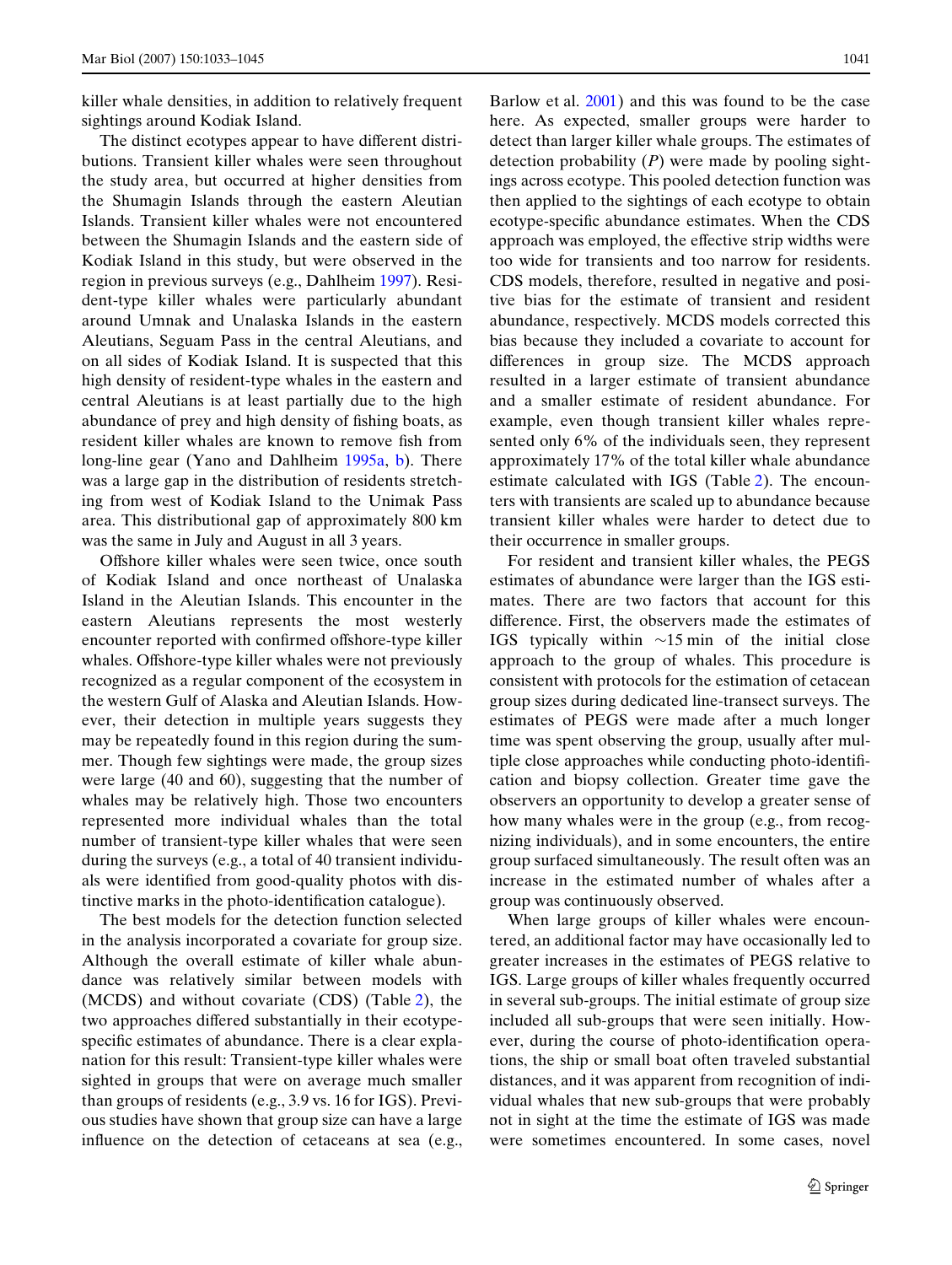sub-groups moved into the area where the ship and small boat were operating, also increasing the difference between estimates of IGS and PEGS. The second factor is typically only a problem for resident and offshore ecotypes, as in all of the encounters, transients were in small groups that behaved as a single unit, and were not fragmented into sub-groups.

Factors contributing to differences in estimates of IGS and PEGS have different implications for the estimates of abundance of resident and transient killer whales. The estimates of IGS apparently under-estimated the true size of the group. This suggests that the estimates of PEGS should be more accurate and therefore should be used to obtain abundance for all killer whale ecotypes. However, it is likely, especially for large resident groups, that the estimates of PEGS may not be more accurate because of the inclusion of subgroups of whales that were beyond detection by the observers when they were on-effort. It is likely that these sub-groups would have never been seen if the ship had continued on the transect, as in passing-mode surveys. Inclusion of these sub-groups resulted in estimates of abundance of resident killer whales that were likely positively biased. In fact, the PEGS estimate of abundance was 60% greater than the IGS estimate in resident-type whales. The estimate of abundance using the IGS data should be more conservative for this ecotype, but all (or even the majority) of the  $60\%$  difference was probably not due to inclusion of additional sub-groups, which is unlikely to have happened on most sightings. For this reason, the best estimate of abundance for resident killer whales lies somewhere between the IGS and PEGS estimates, and the uncertainty may be best reflected by the lower bound of the IGS and the upper bound of the PGES estimates (379– 4,140). On the other hand, the PEGS estimate of abundance provides the most accurate estimate for transient killer whales, as it corrects for the negative bias in the initial estimate of group size and because counting additional sub-groups was probably not a problem for transients. The PEGS estimate of abundance was 26% greater than the IGS estimate for transients.

Estimates of abundance presented in the present study assumed that no whales were missed on the track-line  $(g[0] = 1)$ . Failure to meet this assumption is common for some species of marine mammals and causes negative biases in density estimates (Laake [1999](#page-13-25); Laake and Borchers [2004\)](#page-13-26). The magnitude of this bias is unknown for killer whales and is likely to be specific to different areas and to the behavior of the whales. However, it is thought to be, on average, larger for transients than residents and perhaps offshore ecotypes. Transient killer whales spend more time underwater than resident whales (Morton [1990](#page-14-11)) and are less available for detection. In addition, transient killer whales travel in smaller groups (Ford et al. [2000\)](#page-13-4), which also make them more prone to be missed by observers.

These are the first estimates of abundance for transient and resident killer whale ecotypes in the western Gulf of Alaska and the central and eastern Aleutian Islands. Previous studies have used photo-identification catalogues to provide minimum counts for portions of the study area in the present surveys. For example, surveys in 1992 and 1993 from the Kodiak Archipelago to the central and eastern Aleutian Islands and southeastern Bering Sea led to the photoidentification of 254 resident and 35 transient killer whales (Dahlheim [1997](#page-13-14)). Studies in the Prince William Sound and Kenai Fjords region (including areas both within and beyond the present study area) led to the identification, as of 1998, of 237 resident-type whales and 54 transient-type whales (Matkin et al. [1999a](#page-13-12), [b\)](#page-14-5). Estimates in this study suggest that killer whale populations in coastal waters south of the Alaska Peninsula are much more abundant than the previously observed in photo-identification counts. However, this difference does not constitute evidence that the population has increased. It can be explained by the greater area surveyed and an estimation method that extrapolates to total abundance.

The population structure between the Gulf of Alaska and the Aleutian Islands is uncertain for both resident- and transient-type killer whales, so it is not clear whether the reported abundances apply to single or multiple populations in each case. Genetic studies of samples obtained during these cruises, and additional surveys, are ongoing to investigate the population structure in these regions.

The overall killer whale density presented here (5.6 whales  $1,000 \text{ km}^{-2}$ ) is among the highest in the world and is similar to estimates made for other high-latitude productive waters, such as Norway and Antarctica (Forney and Wade [2006\)](#page-13-27). Waite et al. ([2002\)](#page-14-8) estimated 391 (95%  $CI = 171-894$ ) killer whales of all types in the southeastern Bering Sea using line-transect methods. That estimate applies to an area to the north of the present study area, but indicates that density of killer whales is also high in this area (2.5 whales  $1,000 \text{ km}^{-2}$ ).

Killer whales are top predators and have the potential to regulate their ecosystem through top-down control. Recent studies have hypothesized that predation by killer whales has caused the decline of sea otters, seals, and Steller sea lions in the Gulf of Alaska, Bering Sea, and the Aleutian Islands with potential cascading effects to lower trophic levels (Estes et al. [1998;](#page-13-11)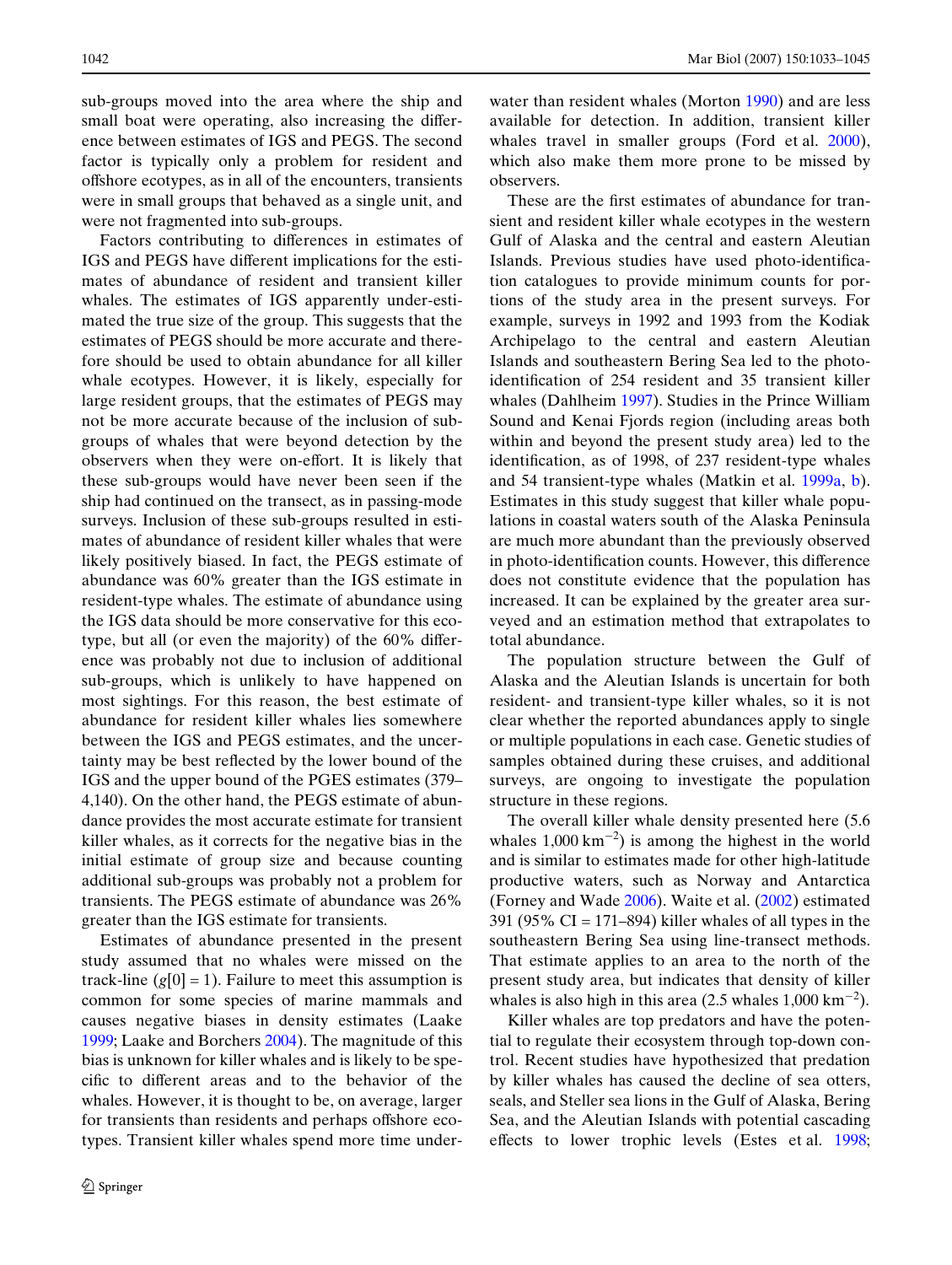Springer et al. [2003\)](#page-14-2). Mizroch and Rice [\(2006\)](#page-14-12), DeMaster et al. [\(2006](#page-13-28)), and Wade et al. ([2006](#page-14-13)) suggest that the hypothesis described in Springer et al. [\(2003](#page-14-2)) is incorrect. However, Estes et al. ([1998\)](#page-13-11) estimated that the decline of sea otters in the Aleutian Islands could be caused by only a small number of killer whales feeding exclusively on sea otters. The abundance estimates presented here reveal a relatively large number of transient-type whales in this region, although it is unknown whether any of these whales prey routinely or exclusively on sea otters. The present estimates can be used in building ecosystem or bioenergetics models to investigate the strength and implications of predatory behavior of both transient and resident killer whales on their ecosystem. Additional data on prey composition in the region are also needed. Herman et al.  $(2005)$  $(2005)$ used stable isotopes, organochlorine contaminants, and fatty acids to supplement observational studies of killer whale prey preferences.

Williams et al. ([2004\)](#page-14-14) used energetic models to calculate the potential number of marine mammal prey that could be killed by an assumed population size of 170 killer whales in the Aleutian Islands, with the further assumptions that the killer whales had a single prey species diet (either sea otters or Steller sea lions) and that the prey population growth rate was zero. The value of 170 was calculated from unpublished survey data from a broad area extending 200 nm south of the Aleutian Islands (Forney and Brownell [1996\)](#page-13-29), and used preliminary data from the surveys in this paper to assume that 10% of the killer whales were the transient ecotype. The number of transient-type killer whales used by Williams et al. ([2004\)](#page-14-14) is coincidentally similar to this study's estimate of 251 whales for nearshore waters from the Kenai Peninsula to the central Aleutian Islands. Williams et al. ([2004\)](#page-14-14) estimated that such a population of transient whales eating only Steller sea lions could account for their decline. Therefore, in theory, transient killer whales could have caused the decline of the Steller sea lion population. However, recent observations of predation by transient whales in this region involve a variety of marine mammal prey, but predominantly gray whales (*Eschrichtius robustus*) and fur seals (*Callorhynus ursinus*), with predation on Steller sea lions comprising only a minority of these observations (Matkin et al. [2006](#page-14-15); Wade et al. [2006\)](#page-14-13). Clearly, additional studies are needed to better understand the role of killer whales in the Alaska ecosystem and their potential impact on the decline of Steller sea lions. These investigations can be improved using the abundance estimates calculated here, in combination with further observations of prey preferences, movement patterns, and energetic calculations.

**Acknowledgments** The authors thank Nancy Black, John Brandon, Dave Ellifrit, Jeff Jacobsen, Doug Kinzey, Kery Lodge, Lori Mazzuca, Kim Parsons, Bob Pitman, Michael Richlen, Susan Yin, and Ernesto Vazquez for their dedication and expertise in collecting data. The captains and crew of the *Aleutian Mariner* and the *Coastal Pilot* were very cooperative and contributed to the success of this study. Jeff Laake provided guidance and computer code for the data analysis. Kelly Robertson assisted with the DNA sequencing. Reviews by Steve Buckland, Kim Parsons, Glenn VanBlaricom and one anonymous reviewer were greatly appreciated. This study was part of the Ph.D. dissertation of A.N.Z., conducted under the supervision of Dr G. VanBlaricom at the School of Aquatic and Fishery Sciences (SAFS), University of Washington (UW). Funding was provided by the Brazilian Council for Scientific and Technological Development (CNPq, grant# 200.285/98-0), the National Marine Mammal Laboratory (NMML), and the Washington Cooperative Fish and Wildlife Research Unit, SAFS/UW.

#### **Appendix 1**

Distribution of perpendicular distance (km) of killer whale sightings and fitted detection-probability model (*line* = mean detection probability, *dot* = individual sighting detection probability) used to obtain estimates of abundance of killer whale ecotypes in western Alaska and the eastern and central Aleutian Islands.

#### **References**

- <span id="page-12-5"></span>Akaike H (1973) Information theory and an extension of the maximum likelihood principle. In: International symposium on information theory, 2nd edn. Akadèemiai Kiadi, Budapest, pp 267–281
- <span id="page-12-2"></span>Baird RW (2000) The killer whale foraging specializations and group hunting. In: Mann J, Connor RC, Tyack PL, Whitehead H (eds) Cetacean societies. Field studies of dolphins and whales. The University of Chicago Press, Chicago, pp 127–153
- <span id="page-12-0"></span>Baird RW, Stacey PJ (1988) Variation in saddle patch pigmentation in populations of killer whales (*Orcinus orca*) from British Columbia, Alaska, and Washington State. Can J Zool 66:2582–2585
- <span id="page-12-3"></span>Barlow J (1995) The abundance of cetaceans in California waters. Part II: ship surveys in summer and fall of 1991. Fish Bull 93:1–14
- <span id="page-12-6"></span>Barlow J, Gerrodette T, Forcada J (2001) Factors affecting perpendicular sighting distances on shipboard line-transect surveys for cetaceans. J Cetacean Res Manage 3:201–212
- <span id="page-12-4"></span>Barrett-Lennard LG (2000) Population structure and mating patterns of killer whales (*Orcinus orca*) as revealed by DNA analysis. Ph.D. Dissertation, University of British Columbia, Vancouver, British Columbia
- <span id="page-12-1"></span>Barrett-Lennard LG, Ford JKB, Heise KA (1996) The mixed blessing of echolocation: differences in sonar use by fish-eating and mammal-eating killer whales. Anim Behav 51:553– 565
- Bigg MA, Ellis GM, Ford JKB, Balcomb KC (1987) Killer whales—a study of their identification, genealogy and natural history in British Columbia and Washington State. Phanton, Nanaimo, British Columbia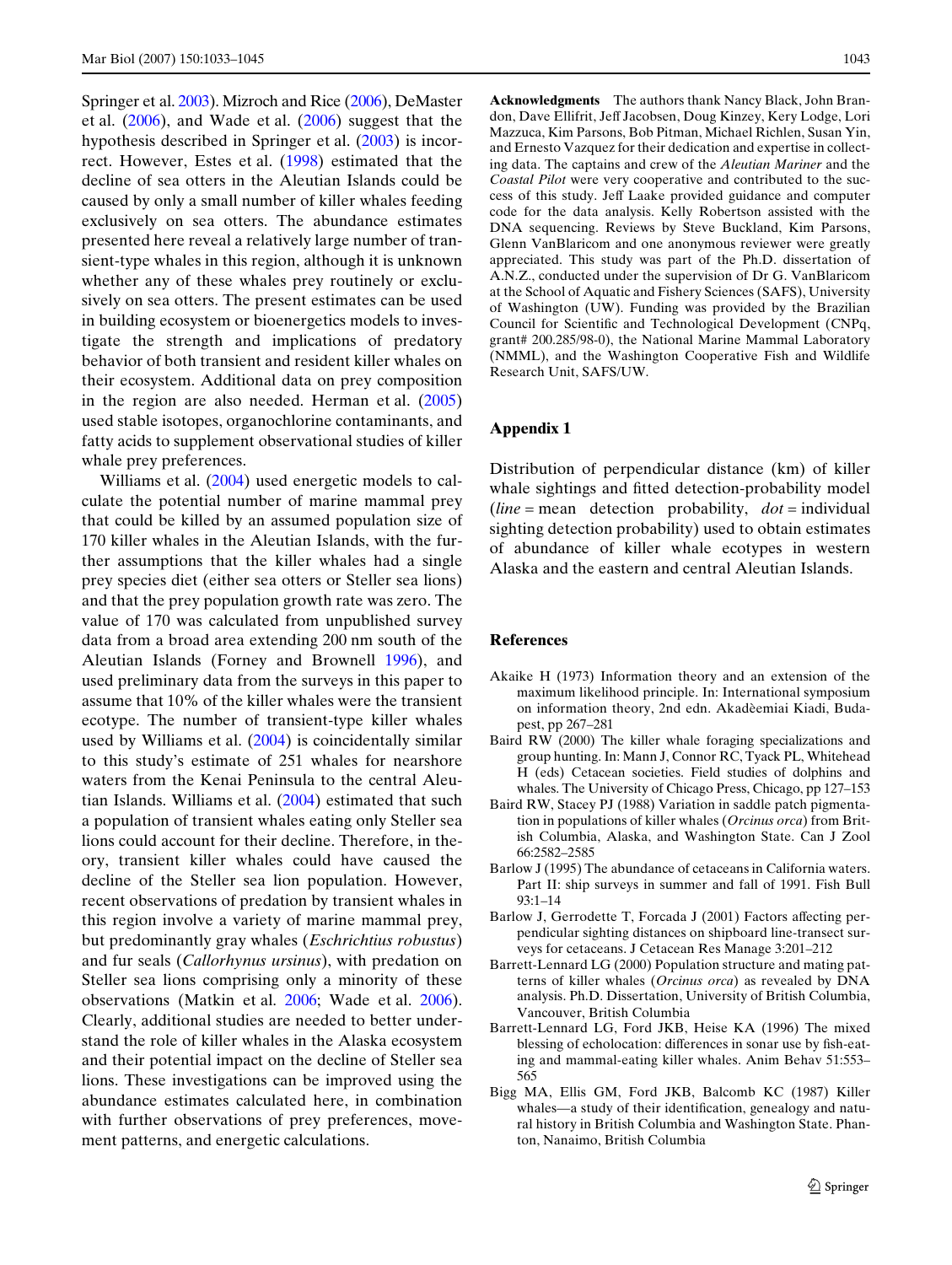- <span id="page-13-1"></span>Bigg MA, Olesiuk PF, Ellis GM, Ford JKB, Balcomb KC (1990) Social organization and genealogy of resident killer whales (*Orcinus orca*) in the coastal waters of British Columbia and Washington State. Rep Int Whal Comm (Special Issue) 12:383–405
- Black NA, Schulman-Janiger A, Ternullo RL, Guerrero-Ruiz M (1997) Killer whales of California and western Mexico: a catalog of photo-identified individuals. NOAA Technical Memo NOAA-TM-NMFS-247. US Department of Commerce, La Jolla
- Braham HW, Dahlheim ME (1982) Killer whales in Alaska documented in the platform of opportunity program. Rep Int Whal Comm 32:643–646
- <span id="page-13-18"></span>Branch TA, Butterworth DS (2001) Estimates of abundance south of 60°S for cetacean species sighted frequently on the 1978/79 to 1997/98 IWC/IDCR-SOWER sighting surveys. J Cetacean Res Manage 3:251–270
- <span id="page-13-15"></span>Buckland ST, Anderson DR, Burnham KP, Laake JL, Borchers DL, Thomas L (2001) Introduction to distance sampling. Estimating abundance of biological populations. Oxford University Press, New York
- <span id="page-13-21"></span>Buckland ST, Anderson DR, Burnham KP, Laake JL, Borchers DL, Thomas L (eds) (2004) Advanced distance sampling. Estimating abundance of biological populations. Oxford University Press, New York
- <span id="page-13-24"></span>Burnham KP, Anderson DR (2002) Model selection and multimodel inference. Springer, Berlin Heidelberg New York
- <span id="page-13-14"></span>Dahlheim ME (1997) A photographic catalog of killer whales (*Orcinus orca*) from the central Gulf of Alaska to the southeastern Bering Sea. NOAA Technical Report
- <span id="page-13-0"></span>Dahlheim ME, Heyning JE (1998) Killer whale *Orcinus orca* (Linnaeus, 1758). In: Ridgway S, Reynolds J (eds) Handbook of marine mammals, vol. 6. Academic, San Diego, pp 281–322
- <span id="page-13-13"></span>Dahlheim ME, Waite JM (1993) Abundance and distribution of killer whales (*Orcinus orca*) in Alaska, 1992. Annual Report MMPA Assessment Program, Office of Protected Resources, NMFS, NOAA, Silver Spring
- Dahlheim ME, Leatherwood S, Perrin WF (1982) Distribution of killer whales in the warm temperate and tropical eastern Pacific. Rep Int Whal Comm 32:647-653
- <span id="page-13-3"></span>Dahlheim ME, Ellifrit DK, Swenson JD (1997) Killer whales of southeast Alaska. A catalogue of photo-identified individuals. Day Moon, Seattle
- <span id="page-13-28"></span>DeMaster DP, Trites AW, Clapham P, Mizroch S, Wade PR, Small RJ (2006) The sequential megafaunal collapse hypothesis: testing with existing data. Prog Oceanogr PICES 68:329–342
- <span id="page-13-11"></span>Estes JA, Tinker MT, Williams TM, Doak DF (1998) Killer whale predation on sea otters linking oceanic and nearshore ecosystems. Science 282:473–476
- Ford JKB (1990) Vocal traditions among resident killer whales (*Orcinus orca*) in coastal waters of British Columbia. Can J Zool 69:1454–1483
- Ford JKB, Ellis GM (1999) Transients: mammal-hunting killer whales. University of British Columbia Press, Vancouver, BC
- <span id="page-13-7"></span>Ford JKB, Ellis GM, Barret-Lennard LG, Morton AB, Palm RS, Balcomb KC (1998) Dietary specialization in two sympatric populations of killer whales (*Orcinius orca*) in coastal British Columbia and adjacent waters. Can J Zool 76:1456–1471
- <span id="page-13-4"></span>Ford JKB, Ellis GM, Balcomb KC (2000) Killer whales: the natural history and genealogy of *Orcinus orca* in British Columbia and Washington State. 2nd edn. UBC, Vancouver, Canada
- <span id="page-13-29"></span>Forney KA, Brownell RL Jr (1996) Preliminary report of the 1994 Aleutian Island marine mammal survey. In: Paper SC/

48/O11 presented to the international whaling commission scientific committee, pp. 1–15

- <span id="page-13-27"></span>Forney KA, Wade PR (2006) World-wide abundance and density of killer whales. In: Estes J (ed) Whales, whaling and ecosystems. University of California Press, Berkeley (in press)
- <span id="page-13-17"></span>Forney KA, Barlow J, Carretta JV (1995) The abundance of cetaceans in California waters. Part II aerial surveys in winter and spring of 1991 and 1992. Fish Bull 93:15–26
- <span id="page-13-16"></span>Hammond PS (1984) Abundance of killer whales in Antarctic Areas II, III, IV, and V. Rep Int Whal Comm 34:543–548
- <span id="page-13-9"></span>Herman DP, Burrows DG, Wade PR, Durban JW, Matkin CO, LeDuc RG, Barrett-Lennard LG, Krahn MM (2005) Feeding ecology of eastern North Pacific killer whales from fatty acid, stable isotope and organochlorine analyses of blubber biopsies. Mar Ecol Prog Ser 302:275–291
- <span id="page-13-5"></span>Hoelzel AR, Dover GA (1991) Genetic differentiation between sympatric killer whale populations. J Hered 66:191–195
- <span id="page-13-8"></span>Hoelzel AR, Dahlheim ME, Stern SJ (1998) Low genetic variation among killer whales (*Orcinus orca*) in the eastern North Pacific, and differentiation between sympatric killer whale populations. J Hered 89:121–128
- <span id="page-13-20"></span>Hoelzel AR, Natoli A, Dahlheim ME, Olavarria C, Baird RW, Black N (2002) Low worldwide genetic diversity in the killer whale (*Orcinus orca*): implications for demographic history. Proc R Soc Lond B 269:1467–1473
- <span id="page-13-23"></span>Innes S, Heide-Jørgensen MP, Laake JL, Laidre KL, Cleator HJ, Richard P, Stewart REA (2002) Survey of belugas and narwhals in the Canadian High Arctic in 1996. NAMMCO Scientific Publ 4:169-190
- <span id="page-13-10"></span>Jones IM (2006) A northeast Pacific offshore killer whale (*Orcinus orca*) feeding on a Pacific halibut (*Hippoglossus stenolepis*). Mar Mammal Sci 22:198–200
- <span id="page-13-25"></span>Laake J (1999) Distance sampling with independent observers: reducing bias from heterogeneity by weakening the conditional independence assumption. In: Garner GW, Amstrup SC, Laake JL, Manly BJF, McDonald LL, Robertson DG (eds) Marine mammal survey and assessment methods. AA Balkema, Rotterdam, pp 137–148
- <span id="page-13-26"></span>Laake JL, Borchers DL (2004) Methods for incomplete detection at distance zero. In: Buckland ST, Anderson DR, Burnham KP, Laake JL, Borchers DL, Thomas L (eds) Advanced distance sampling. Estimating abundance of biological populations. Oxford University Press, Oxford, pp 108–188
- Lerczak JA, Hobbs R (1998) Calculating sighting distances from angular readings during shipboard, aerial and shore-based marine mammal surveys. Mar Mammal Sci 14:590–599 (Errata 1998 Mar Mammal Sci 14:903)
- <span id="page-13-19"></span>Loughlin TR, Sterling JT, Merrick R, Sease JL, York AE (2003) Diving behavior of immature Steller sea lions (*Eumetopias jubatus*). Fish Bull 101:566–582
- Lowry LF, Burns JJ, Nelson RR (1987) Polar bear, *Ursus maritimus*, predation of belugas, *Delphinapterus leucas*, in the Bering and Chukchi Seas. Can Field Nat 101:141–146
- <span id="page-13-22"></span>Marques FFC, Buckland ST (2003) Incorporating covariates into standard line transect analyses. Biometrics 59:924–935
- <span id="page-13-6"></span>Matkin CO, Saulitis EL (1994) Killer whale (*Orcinus orca*) biology and management in Alaska. Contract report to the Marine Mammal Commission. Contract number T75135023
- <span id="page-13-2"></span>Matkin CO, Ellis GM, Dahlheim ME, Zeh J (1994) Status of killer whales in Prince William Sound (1985–1992). In: Loughlin T (ed) Impacts of the EXXON Valdez oil spill on marine mammals. Academic, San Diego, pp 141–162
- <span id="page-13-12"></span>Matkin CO, Ellis GM, Olesiuk PF, Saulitis E (1999a) Association patterns and inferred genealogies of resident killer whales, *Orcinus orca*, in Prince William Sound, Alaska. Fish Bull 97:900–919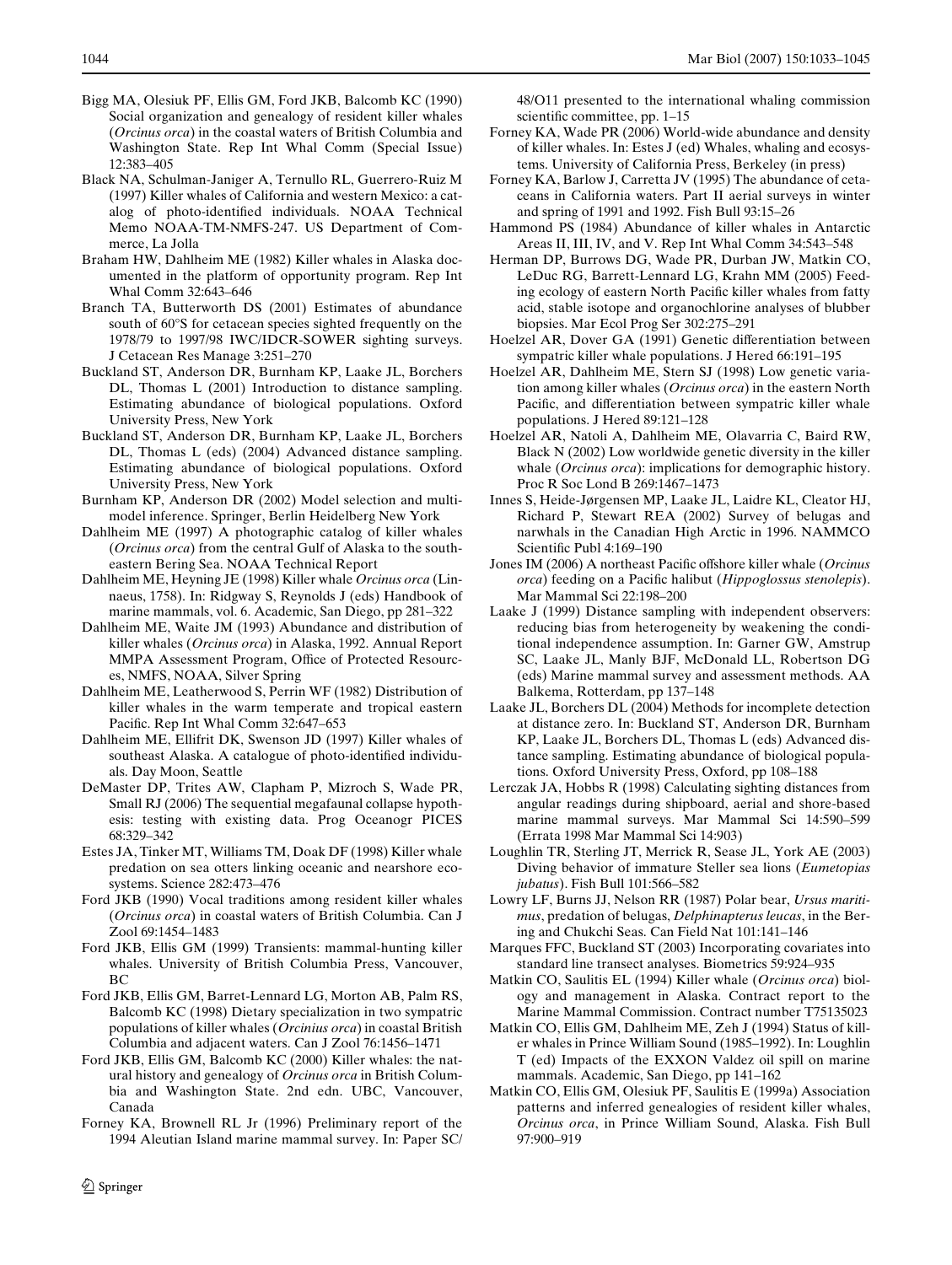- <span id="page-14-5"></span>Matkin CO, Ellis GM, Saulitis E, Barrett-Lennard L, Matkin D (1999b) Killer whales of southern Alaska. North Gulf Oceanic Society, Homer, Alaska
- <span id="page-14-15"></span>Matkin CO, Barret-Lennard LG, Ellifrit D, Yurk H, Trites AW (2006) Ecotypic variation and predatory behavior of killer whales (*Orcinus orca*) in the eastern Aleutian Islands, Alaska. Fish Bull (in press)
- <span id="page-14-9"></span>Merrick RL, Loughlin TR (1997) Foraging behavior of adult female and young-of-the-year Steller sea lions in Alaskan waters. Can J Zool 75:776–786
- <span id="page-14-12"></span>Mizroch SA, Rice DW (2006) Have North Pacific killer whales switched prey species in response to depletion of the great whale populations? Mar Ecol Prog Ser 310:235–246
- <span id="page-14-11"></span>Morton AB (1990) A quantitative comparison of the behavior of resident and transient forms of killer whale off the central British Columbia coast. Rep Int Whal Comm (Special Issue) 12:245–248
- National Research Council (2003) Decline of the Steller sea lion in Alaskan waters. National Academy Press, Washington
- <span id="page-14-0"></span>Olesiuk PF, Bigg MA, Ellis GM (1990) Life history and population dynamics of resident killer whales (*Orcinus orca*) in the coastal waters of British Columbia and Washington State. Rep Int Whal Comm (Special Issue) 12:209–243
- <span id="page-14-10"></span>Rosel PE, Dizon AE, Heyning JE (1994) Genetic analysis of sympatric morphotypes of common dolphins (genus *Delphinus*). Mar Biol 119:159–167
- <span id="page-14-1"></span>Saulitis E, Matkin C, Barrett-Lennard L, Heise K, Ellis G (2000) Foraging strategies of sympatric killer whale (*Orcinus orca*) populations in Prince William Sound, Alaska. Mar Mammal Sci 16:94–109
- <span id="page-14-6"></span>Sigurjónsson J, Gunnlaugsson T, Payne M (1989) NASS-87: shipboard sighting surveys in Icelandic and adjacent waters June–July 1987. Rep Int Whal Comm 39:395–409
- <span id="page-14-2"></span>Springer AM, Estes JA, van Vliet GB, Williams TM, Doak DF, Danner EM, Forney KA, Pfister B (2003) Sequential megafaunal collapse in the North Pacific Ocean: an ongoing legacy of industrial whaling? Proc Natl Acad Sci USA 100:12223–12228
- <span id="page-14-7"></span>Wade PR, Gerrodette T (1993) Estimates of cetacean abundance and distribution in the eastern tropical Pacific. Rep Int Whal Comm 43:477–493
- <span id="page-14-13"></span>Wade PR, Barrett-Lennard LG, Black N, Brownell B Jr, Burkanov V, Burdin A, Calambokidis J, Cerchio S, Dahlheim M, Ford J, Friday N, Fritz L, Jacobsen J, Loughlin T, Lowry M, Matkin C, Matkin D, Mehta A, Mizroch S, Muto M, Rice D, Siniff D, Small R, Steiger G, Straley J, VanBlaricom G, Clapham P (2006) Marine mammal abundance, biomass, and trends in the North Pacific—a re-examination of evidence for sequential megafauna collapse. Mar Mammal Sci (in press)
- <span id="page-14-8"></span>Waite JM, Friday NA, Moore SE (2002) Killer whale (*Orcinus orca*) distribution and abundance in the central and southeastern Bering Sea, July 1999 and June 2000. Mar Mammal Sci 18:779–786
- <span id="page-14-14"></span>Williams TM, Estes JA, Doak DF, Springer A (2004) Killer appetites: assessing the role of predators in ecological communities. Ecology 85:3373–3384
- <span id="page-14-3"></span>Yano K, Dahlheim ME (1995a) Behavior of killer whales *Orcinus orca* during longline fishery interactions in the southeastern Bering Sea and adjacent waters. Fish Sci 61:584–589
- <span id="page-14-4"></span>Yano K, Dahlheim ME (1995b) Killer whale, *Orcinus orca*, depredation on longline catches of bottom fish in the southeastern Bering Sea and adjacent waters. Fish Bull 93:355–372